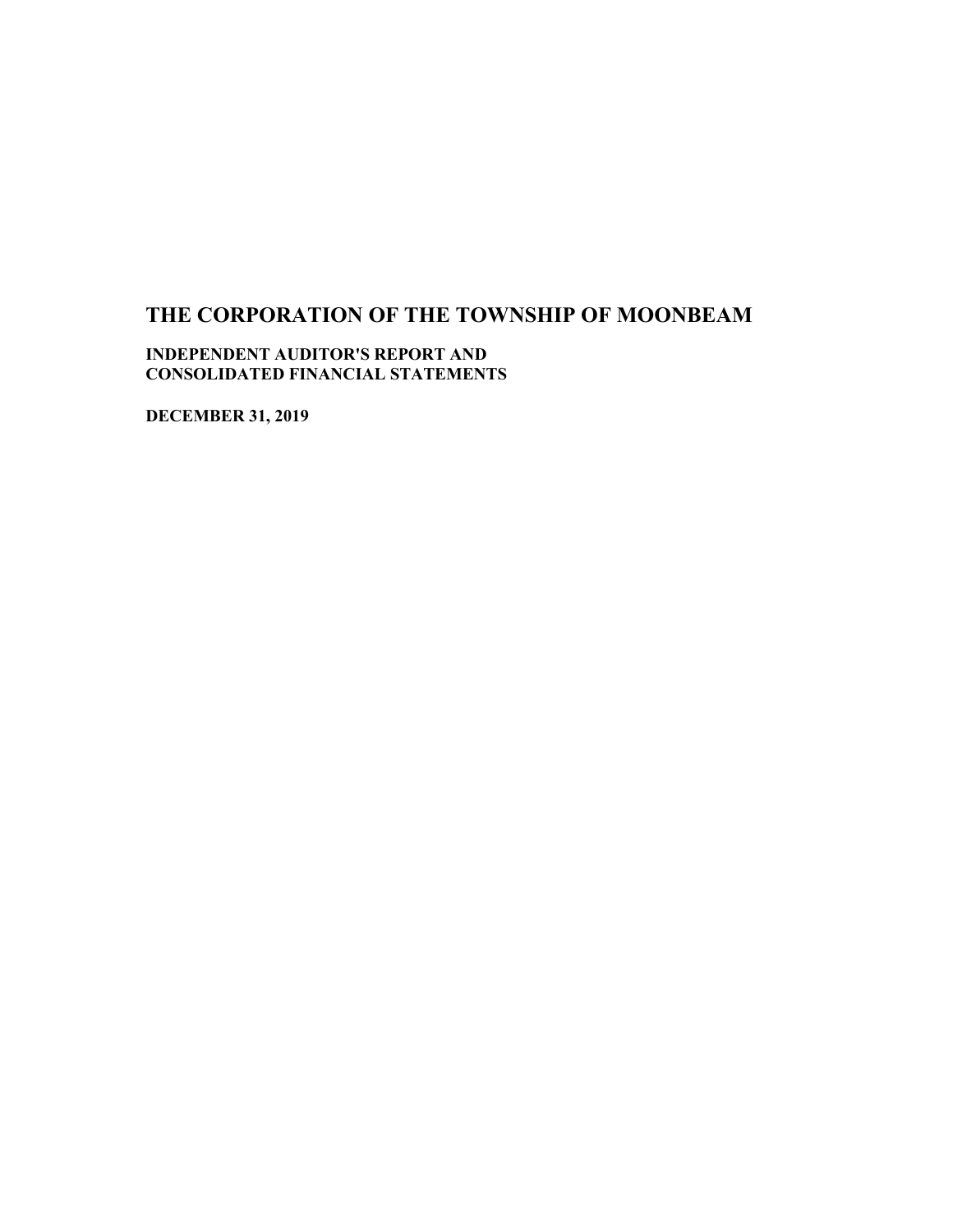#### **MANAGEMENT'S REPORT**

The accompanying consolidated financial statements of the Corporation of the Township of Moonbeam are the responsibility of management and have been prepared in compliance with legislation and in accordance with Canadian Public Sector Accounting Standards established by the Public Sector Accounting Board of the Chartered Professional Accountants of Canada. A summary of the significant accounting policies are described in the notes to the financial statements. The preparation of the consolidated financial statements necessarily involves the use of estimates based on management's judgments, particularly when transactions affecting the current accounting period cannot be finalized with certainty until future periods.

Management maintains a system of internal controls designed to provide reasonable assurance that assets are safeguarded, transactions are properly authorized and recorded in compliance with legislative and regulatory requirements, and reliable financial information is available on a timely basis for preparation of the consolidated financial statements. These systems are monitored and evaluated by management.

The Council meets with management to review the consolidated financial statements and discuss any significant financial reporting or internal control matters prior to their approval.

The consolidated financial statements have been audited by Baker Tilly HKC, independent external auditors appointed by the Council. The accompanying Independent Auditor's Report outlines their responsibilities, the scope of their examination and their opinion on the consolidated financial statements.

Brigitte Gravel, Acting Clerk Treasurer Moonbeam, Ontario December 9, 2020

 $\mathcal{L}_\text{max}$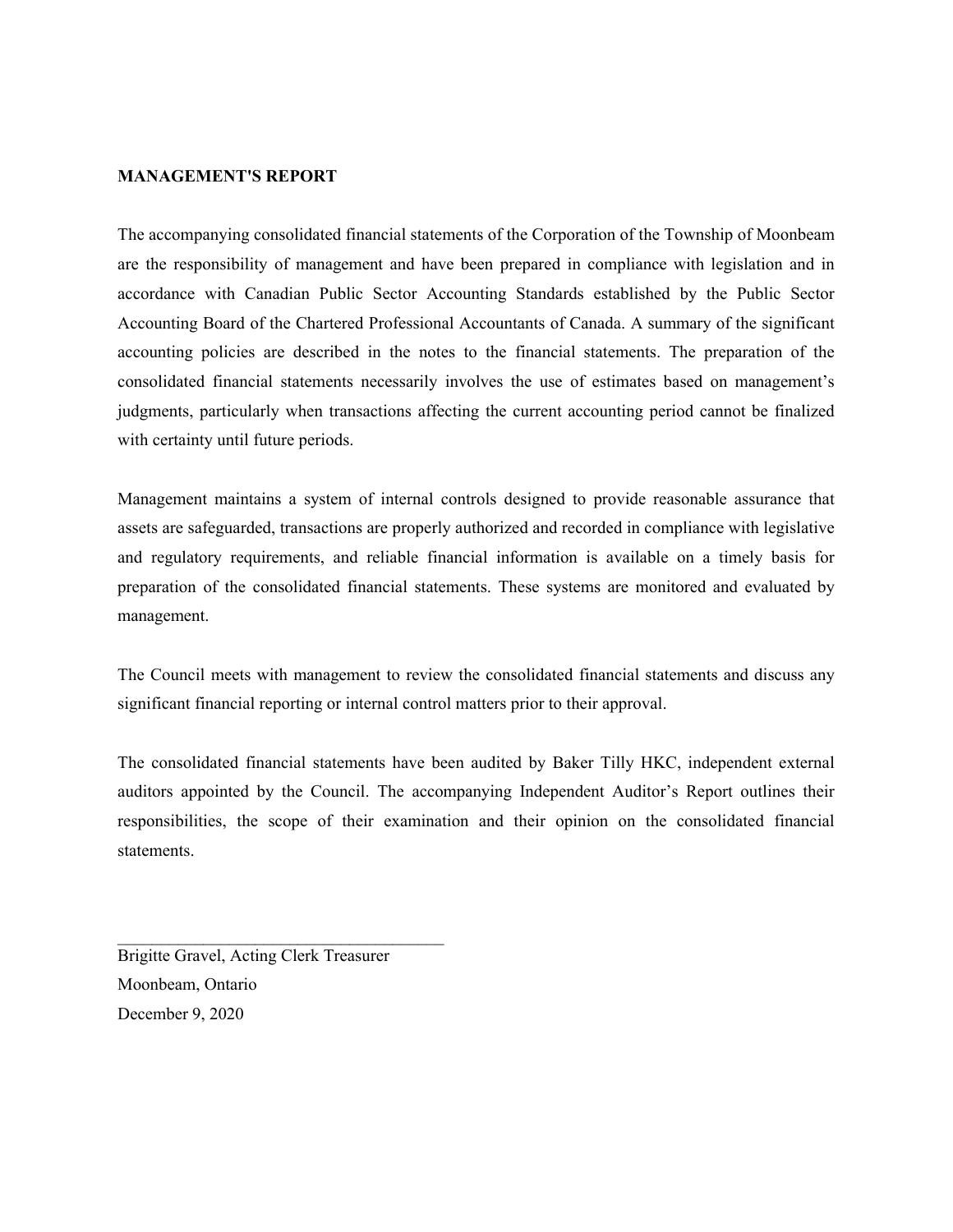

**Baker Tilly HKC** 2 Ash Street, Suite 2 Kapuskasing, ON Canada P5N 3H4

T: 705.337.6411  $F: 705.335.6563$ 

kapuskasing@bakertilly.ca www.bakertilly.ca

#### **INDEPENDENT AUDITOR'S REPORT**

To the Members of Council, Inhabitants and Ratepayers of the Corporation of the Township of Moonbeam

#### *Opinion*

We have audited the accompanying consolidated financial statements of The Corporation of the Township of Moonbeam, which comprise the consolidated statement of financial position as at December 31, 2019, and the consolidated statement of operations and accumulated surplus, changes in net financial assets and cash flows for the year then ended, and notes to the consolidated financial statements, including a summary of significant accounting policies.

In our opinion, the accompanying consolidated financial statements present fairly, in all material respects, the consolidated financial position of the corporation as at December 31, 2019, and the results of its consolidated operations and accumulated surplus, changes in net financial assets and its cash flows for the year then ended in accordance with Canadian Public Sector Accounting Standards.

#### *Basis for Opinion*

We conducted our audit in accordance with Canadian generally accepted auditing standards. Our responsibilities under those standards are further described in the Auditor's Responsibilities for the Audit of the consolidated financial statements section of our report. We are independent of the corporation in accordance with the ethical requirements that are relevant to our audit of the consolidated financial statements in Canada, and we have fulfilled our other ethical responsibilities in accordance with these requirements. We believe that the audit evidence we have obtained is sufficient and appropriate to provide a basis for our opinion.

#### ASSURANCE · TAX · ADVISORY

Baker Tilly HKC is a member of Baker Tilly Canada Cooperative, which is a member of the global network of Baker Tilly International Limited. All members of Baker Tilly Canada Cooperative and Baker Tilly International Limited are separate and independent legal entities.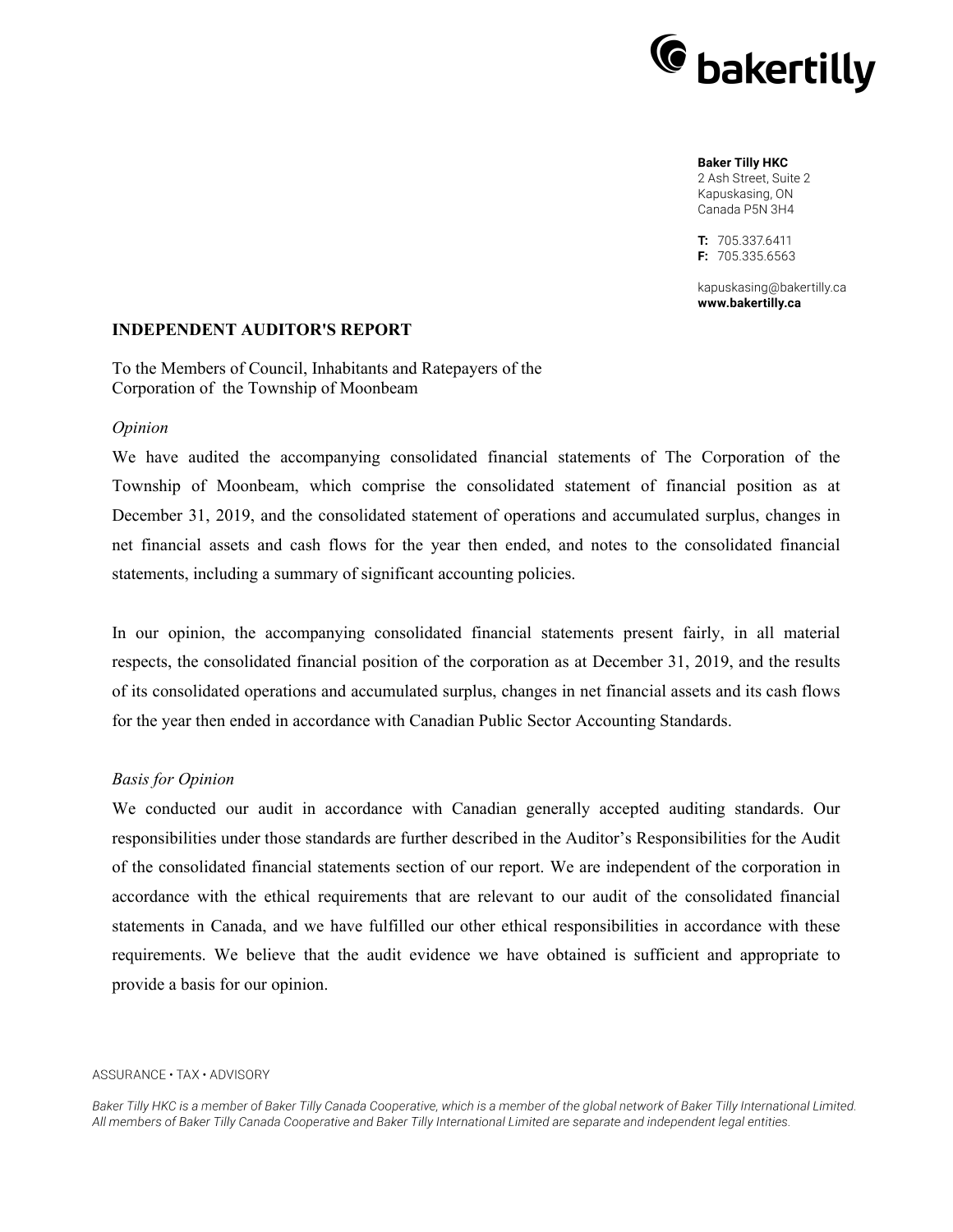# <sup>C</sup> bakertilly

## **INDEPENDENT AUDITOR'S REPORT, (CONT'D)**

#### *Other Information*

The consolidated financial statements of the Corporation of the Township of Moonbeam for the year ended December 31, 2018 were audited by another auditor who expressed an unmodified opinion on those consolidated financial statements on December 19, 2019.

#### *Responsibilities of Management and Those Charged with Governance for the Financial Statements*

Management is responsible for the preparation and fair presentation of the consolidated financial statements in accordance with Canadian Public Sector Accounting Standards, and for such internal control as management determines is necessary to enable the preparation of consolidated financial statements that are free from material misstatement, whether due to fraud or error.

In preparing the consolidated financial statements, management is responsible for assessing the corporation's ability to continue as a going concern, disclosing, as applicable, matters related to going concern and using the going concern basis of accounting unless management either intends to liquidate the corporation or to cease operations, or has no realistic alternative but to do so.

Those charged with governance are responsible for overseeing the corporation's financial reporting process.

#### *Auditor's Responsibilities for the Audit of the Financial Statements*

Our objectives are to obtain reasonable assurance about whether the financial statements as a whole are free from material misstatement, whether due to fraud or error, and to issue an auditor's report that includes our opinion. Reasonable assurance is a high level of assurance, but is not a guarantee that an audit conducted in accordance with Canadian generally accepted auditing standards will always detect a material misstatement when it exists. Misstatements can arise from fraud or error and are considered material if, individually or in the aggregate, they could reasonably be expected to influence the economic decisions of users taken on the basis of these consolidated financial statements. As part of an audit in accordance with Canadian generally accepted auditing standards, we exercise professional judgment and maintain professional skepticism throughout the audit. We also: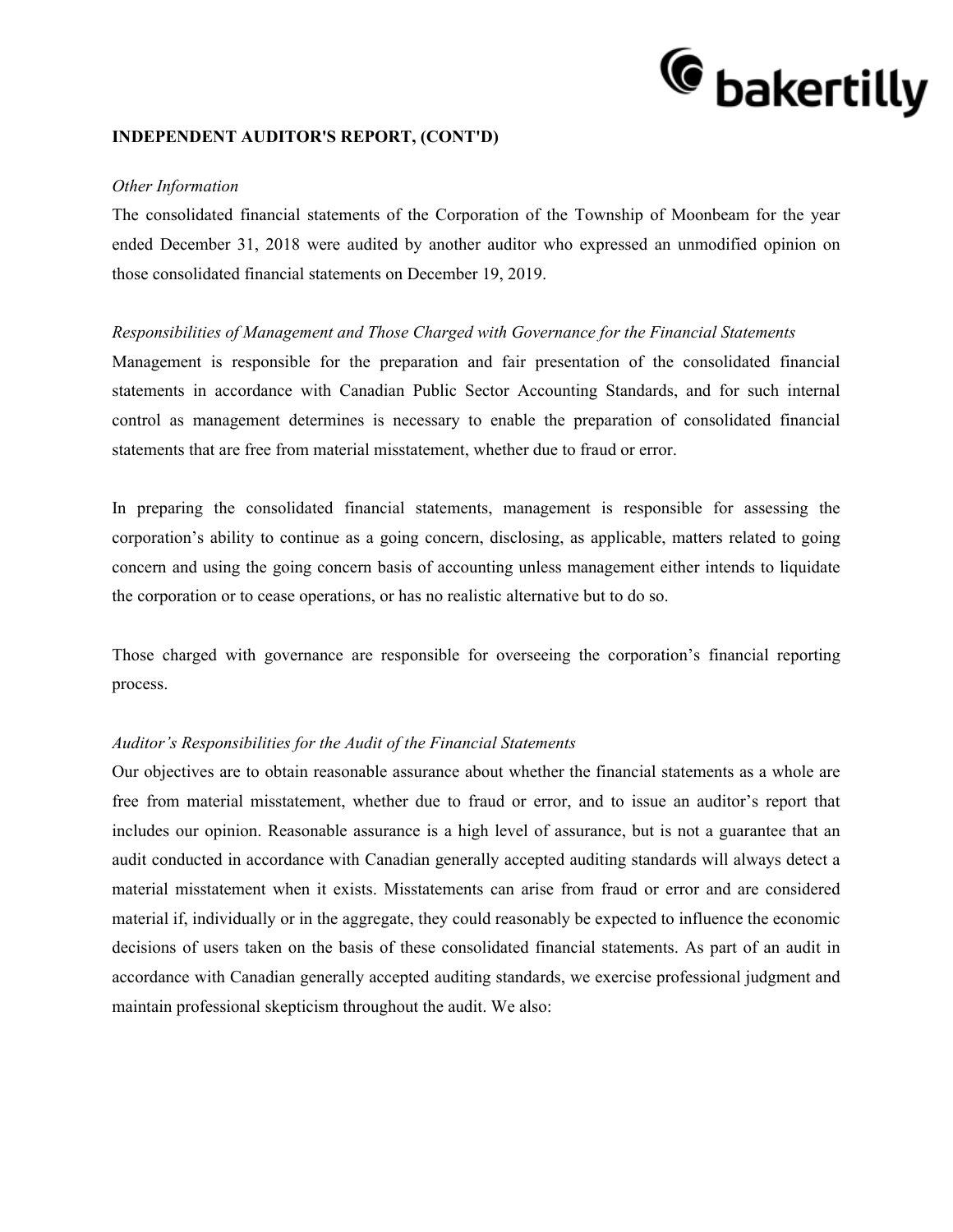

## **INDEPENDENT AUDITOR'S REPORT, (CONT'D)**

- Identify and assess the risks of material misstatement of the consolidated financial statements, whether due to fraud or error, design and perform audit procedures responsive to those risks, and obtain audit evidence that is sufficient and appropriate to provide a basis for our opinion. The risk of not detecting a material misstatement resulting from fraud is higher than for one resulting from error, as fraud may involve collusion, forgery, intentional omissions, misrepresentations, or the override of internal control.
- Obtain an understanding of internal control relevant to the audit in order to design audit procedures that are appropriate in the circumstances, but not for the purpose of expressing an opinion on the effectiveness of the corporation's internal control.
- Evaluate the appropriateness of accounting policies used and the reasonableness of accounting estimates and related disclosures made by management.
- Conclude on the appropriateness of managements' use of the going concern basis of accounting and, based on the audit evidence obtained, whether a material uncertainty exists related to events or conditions that may cast significant doubt on the corporation ability to continue as a going concern. If we conclude that a material uncertainty exists, we are required to draw attention in our report to the related disclosures in the consolidated financial statements or, if such disclosures are inadequate, to modify our opinion. Our conclusions are based on the audit evidence obtained up to the date of the auditor's report. However, future events or conditions may cause the corporation to cease to continue as a going concern.
- Evaluate the overall presentation, structure and content of the financial statements, including the disclosures, and whether the financial statements represent the underlying transactions and events in a manner that achieves fair presentation.

We communicate with those charged with governance regarding, among other matters, the planned scope and timing of the audit and significant audit findings, including any significant deficiencies in internal control that we identify during our audit.

Baker Tilly HKC

Chartered Professional Accountants Licenced Public Accountants December 9, 2020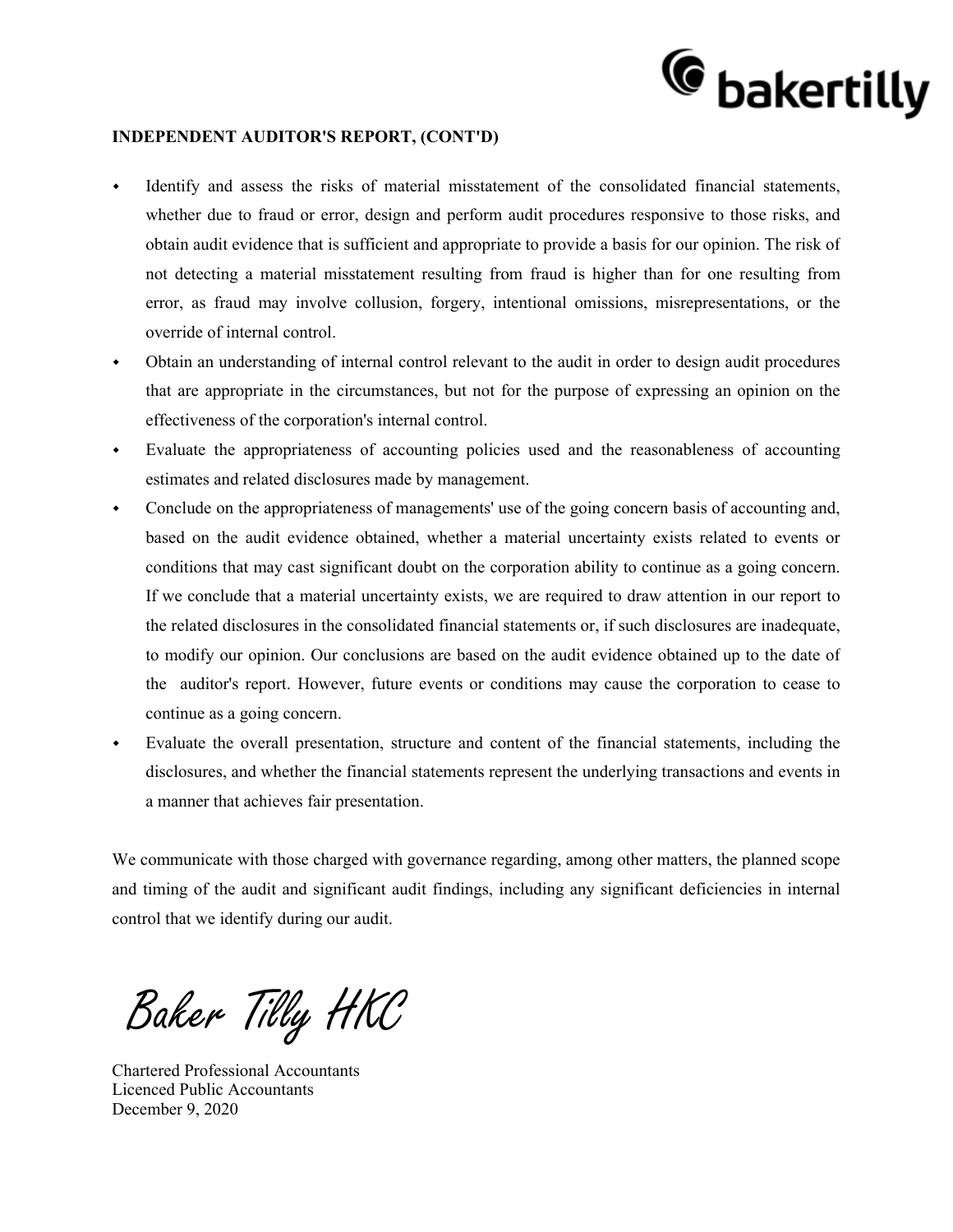# **THE CORPORATION OF THE TOWNSHIP OF MOONBEAM CONSOLIDATED FINANCIAL STATEMENTS DECEMBER 31, 2019**

## CONSOLIDATED FINANCIAL STATEMENT

| <b>Consolidated Statement of Financial Position</b>       |                |
|-----------------------------------------------------------|----------------|
| <b>Consolidated Statement of Operations</b>               | 2              |
| Accumulated surplus                                       | 2              |
| Consolidated Statement of Changes in Net Financial Assets | 3              |
| <b>Consolidated Statement of Cash Flows</b>               | $\overline{4}$ |
| Notes to Consolidated Financial Statements                | $5 - 20$       |
| Segmented information                                     | $21 - 22$      |
| Schedule of revenues                                      | 23             |
| Schedule of expenses                                      | $24 - 30$      |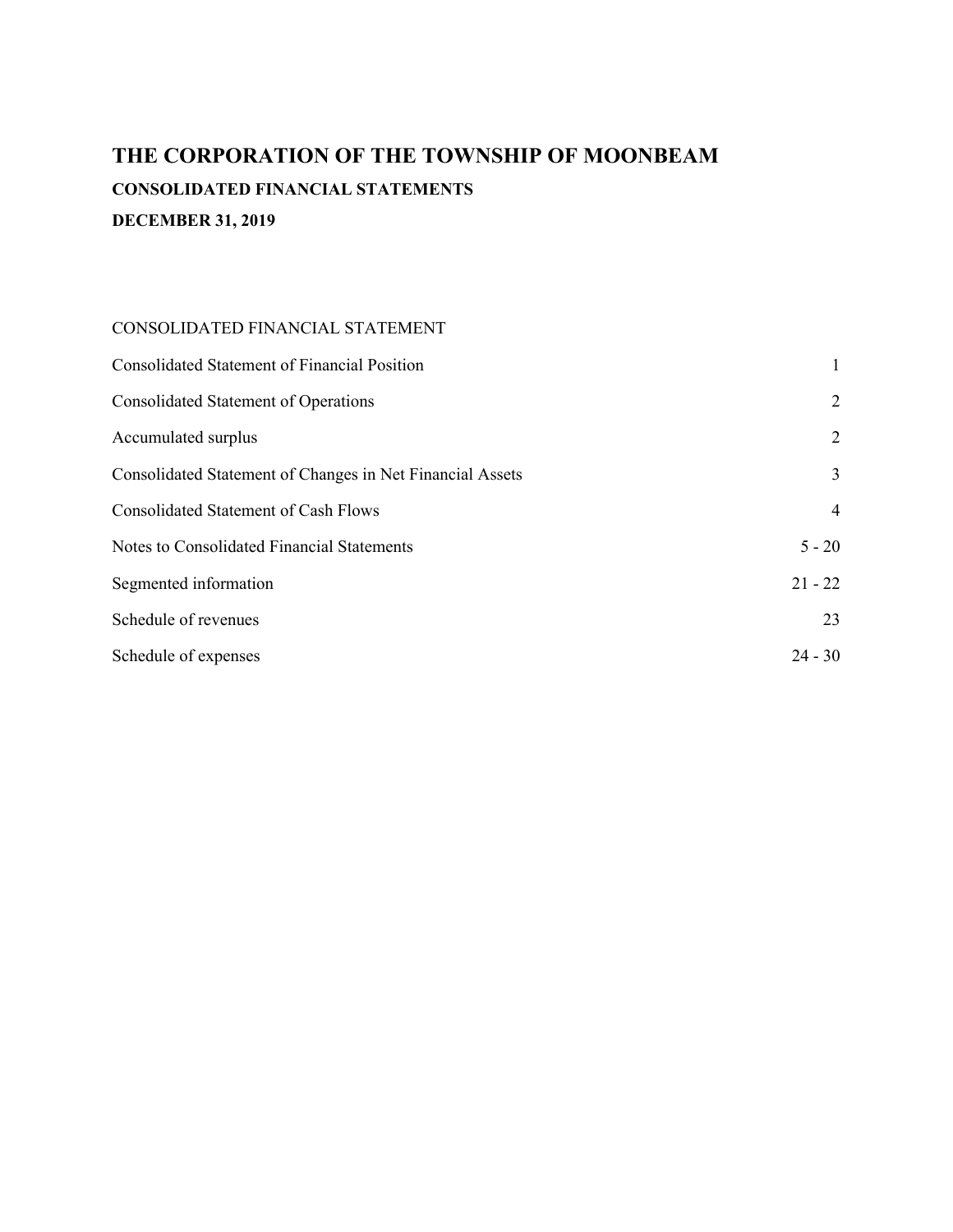## **CONSOLIDATED STATEMENT OF FINANCIAL POSITION**

## **DECEMBER 31, 2019**

|                                                       |              | 2019<br>Actual |              | 2018<br>(Restated -<br>See Note 3) |
|-------------------------------------------------------|--------------|----------------|--------------|------------------------------------|
| <b>FINANCIAL ASSETS</b>                               |              |                |              |                                    |
| Cash                                                  | $\mathbb{S}$ | 3,589,642      | <sup>S</sup> | 3,604,378                          |
| Short term investments                                |              | 369,734        |              | 363,911                            |
| Accounts receivable (Note 7)                          |              | 800,621        |              | 545,112                            |
| Taxes receivable (Note 8)                             |              | 331,526        |              | 288,136                            |
|                                                       |              | 5,091,523      |              | 4,801,537                          |
| <b>LIABILITIES</b>                                    |              |                |              |                                    |
| Accounts payable and accrued liabilities (Note 10)    |              | 621,398        |              | 387,989                            |
| Deferred revenue - obligatory reserve funds (Note 11) |              | 207,001        |              | 1,012,766                          |
| Long-term debt (Note 12)                              |              | 51,974         |              | 98,012                             |
|                                                       |              | 880,373        |              | 1,498,767                          |
|                                                       |              |                |              |                                    |
| <b>NET FINANCIAL ASSETS</b>                           |              | 4,211,150      |              | 3,302,770                          |
| <b>NON-FINANCIAL ASSETS</b>                           |              |                |              |                                    |
| Prepaid expenses                                      |              | 3,617          |              | 3,341                              |
| Tangible capital assets (Note 13)                     |              | 7,794,687      |              | 6,506,604                          |
|                                                       |              | 7,798,304      |              | 6,509,945                          |
| <b>ACCUMULATED SURPLUS (Note 14)</b>                  |              | \$12,009,454   | <sup>S</sup> | 9,812,715                          |

## **COMMITMENTS (Note 15)**

**CONTINGENCY (Note 16)**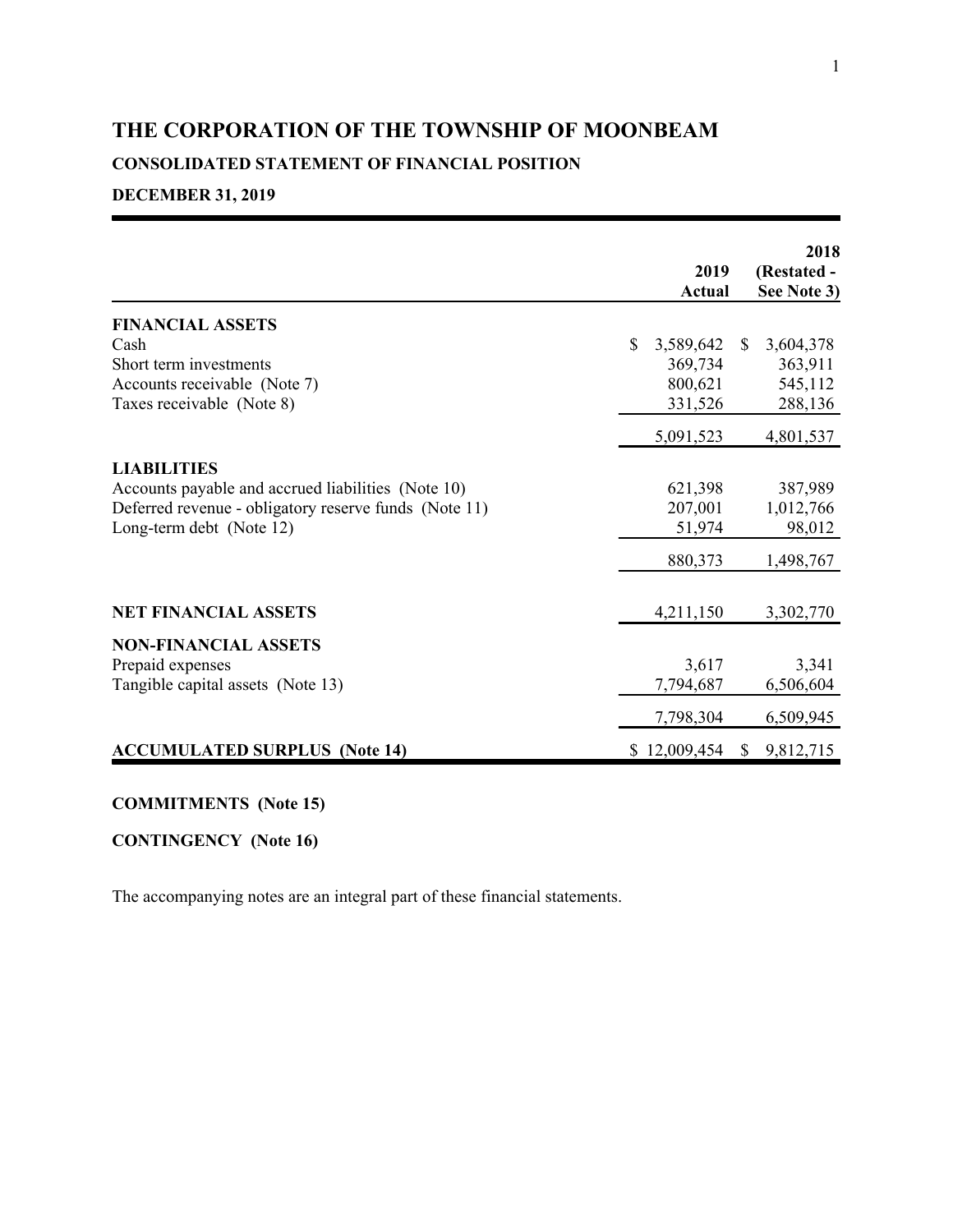# **CONSOLIDATED STATEMENT OF OPERATIONS**

## **YEAR ENDED DECEMBER 31, 2019**

|                                                                                                                                                                                                                               |    | <b>Budget</b><br>(Note 19)                                                |              | 2019<br><b>Actual</b>                                                     |              | 2018<br>(Restated -<br>See Note 3)                                        |
|-------------------------------------------------------------------------------------------------------------------------------------------------------------------------------------------------------------------------------|----|---------------------------------------------------------------------------|--------------|---------------------------------------------------------------------------|--------------|---------------------------------------------------------------------------|
| <b>REVENUES</b> (page 23)                                                                                                                                                                                                     |    |                                                                           |              |                                                                           |              |                                                                           |
| Taxation<br>User charges<br>Government transfers - operations<br>Other revenues                                                                                                                                               | \$ | 2,315,852<br>215,186<br>1,074,246<br>226,213                              | $\mathbb{S}$ | 2,322,840<br>216,176<br>1,076,272<br>228,431                              | $\mathbb{S}$ | 2,200,804<br>210,967<br>1,094,721<br>193,425                              |
|                                                                                                                                                                                                                               |    | 3,831,497                                                                 |              | 3,843,719                                                                 |              | 3,699,917                                                                 |
| <b>EXPENSES</b> (pages 24 - 30)                                                                                                                                                                                               |    |                                                                           |              |                                                                           |              |                                                                           |
| General government services<br>Protection services<br>Transportation services<br><b>Environmental services</b><br>Health, social and family services<br>Recreation and cultural services<br>Planning and development services |    | 585,929<br>373,394<br>879,801<br>477,096<br>432,489<br>570,221<br>111,370 |              | 524,539<br>397,046<br>905,906<br>471,165<br>419,744<br>480,794<br>101,635 |              | 543,366<br>463,173<br>754,795<br>530,453<br>396,212<br>464,382<br>108,199 |
|                                                                                                                                                                                                                               |    | 3,430,300                                                                 |              | 3,300,829                                                                 |              | 3,260,580                                                                 |
| <b>EXCESS OF REVENUES OVER EXPENSES</b>                                                                                                                                                                                       |    | 401,197                                                                   |              | 542,890                                                                   |              | 439,337                                                                   |
| <b>GOVERNMENT TRANSFERS - CAPITAL</b>                                                                                                                                                                                         |    | 2,122,528                                                                 |              | 1,653,849                                                                 |              | 96,809                                                                    |
| <b>ANNUAL SURPLUS</b>                                                                                                                                                                                                         | S. | 2,523,725                                                                 |              | 2,196,739                                                                 |              | 536,146                                                                   |
| <b>ACCUMULATED SURPLUS,</b><br><b>BEGINNING OF YEAR</b>                                                                                                                                                                       |    |                                                                           |              | 9,812,715                                                                 |              | 9,276,569                                                                 |
| <b>ACCUMULATED SURPLUS,</b><br><b>END OF YEAR (Note 14)</b>                                                                                                                                                                   |    |                                                                           |              | $$12,009,454$ $$9,812,715$                                                |              |                                                                           |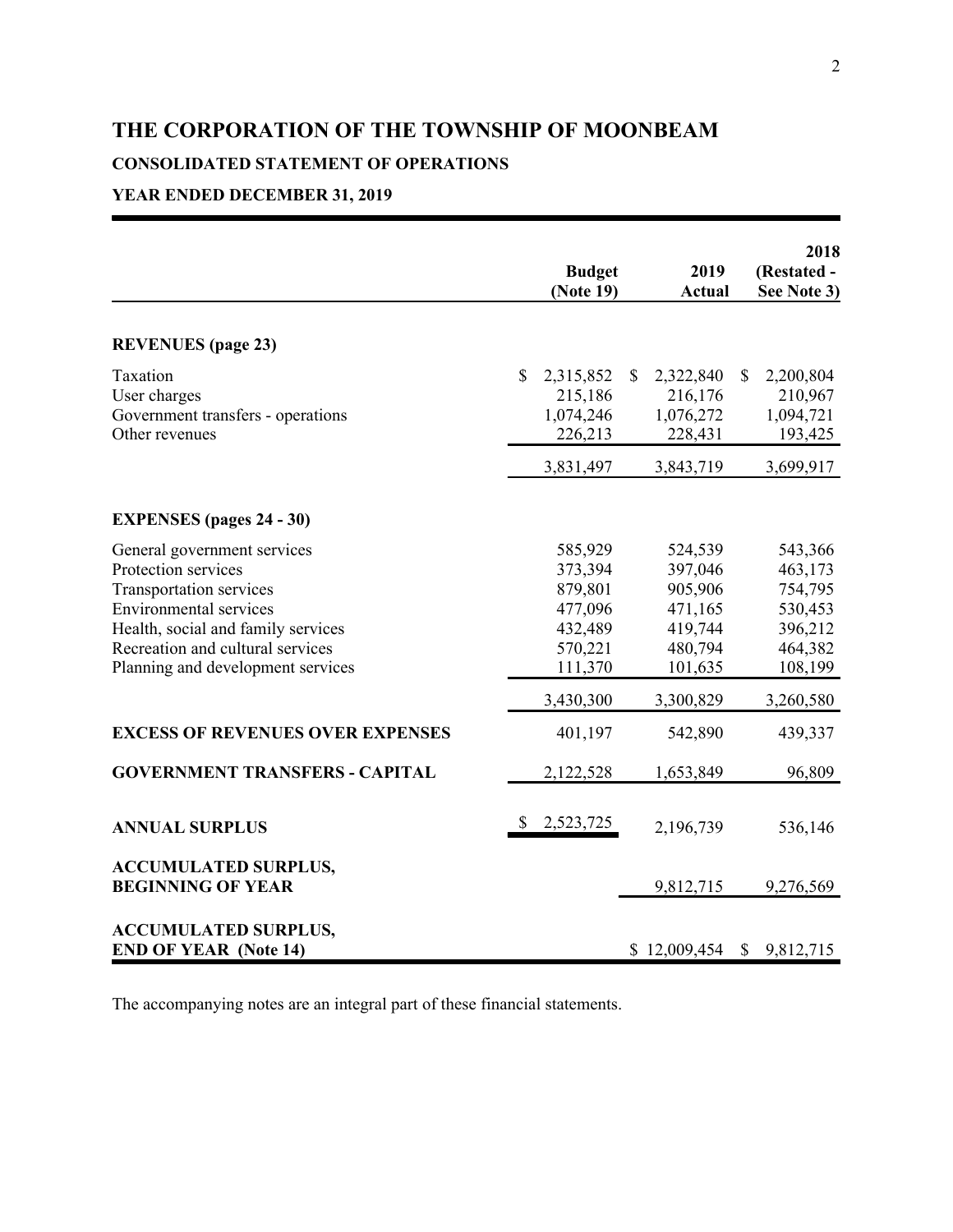# **CONSOLIDATED STATEMENT OF CHANGES IN NET FINANCIAL ASSETS**

**DECEMBER 31, 2019**

|                                                                                   | 2019<br><b>Actual</b>            | 2018<br>(Restated -<br>See Note 3) |
|-----------------------------------------------------------------------------------|----------------------------------|------------------------------------|
| <b>ANNUAL SURPLUS</b>                                                             | 2,196,739<br>\$<br><sup>\$</sup> | 536,146                            |
| <b>TANGIBLE CAPITAL ASSETS ACTIVITIES</b>                                         |                                  |                                    |
| Acquisition of tangible capital assets<br>Amortization of tangible capital assets | (1,680,081)<br>391,998           | (309,702)<br>306,826               |
|                                                                                   | (1,288,083)                      | (2, 876)                           |
| <b>NON-FINANCIAL ASSETS ACTIVITY</b>                                              |                                  |                                    |
| Change in prepaid expenses                                                        | (276)                            | 4,835                              |
|                                                                                   | (276)                            | 4,835                              |
| <b>INCREASE IN NET ASSETS</b>                                                     | 908,380                          | 538,105                            |
| NET ASSETS, BEGINNING OF YEAR                                                     | 3,302,770                        | 2,764,665                          |
| <b>NET ASSETS, END OF YEAR</b>                                                    | 4,211,150<br>\$<br>\$            | 3,302,770                          |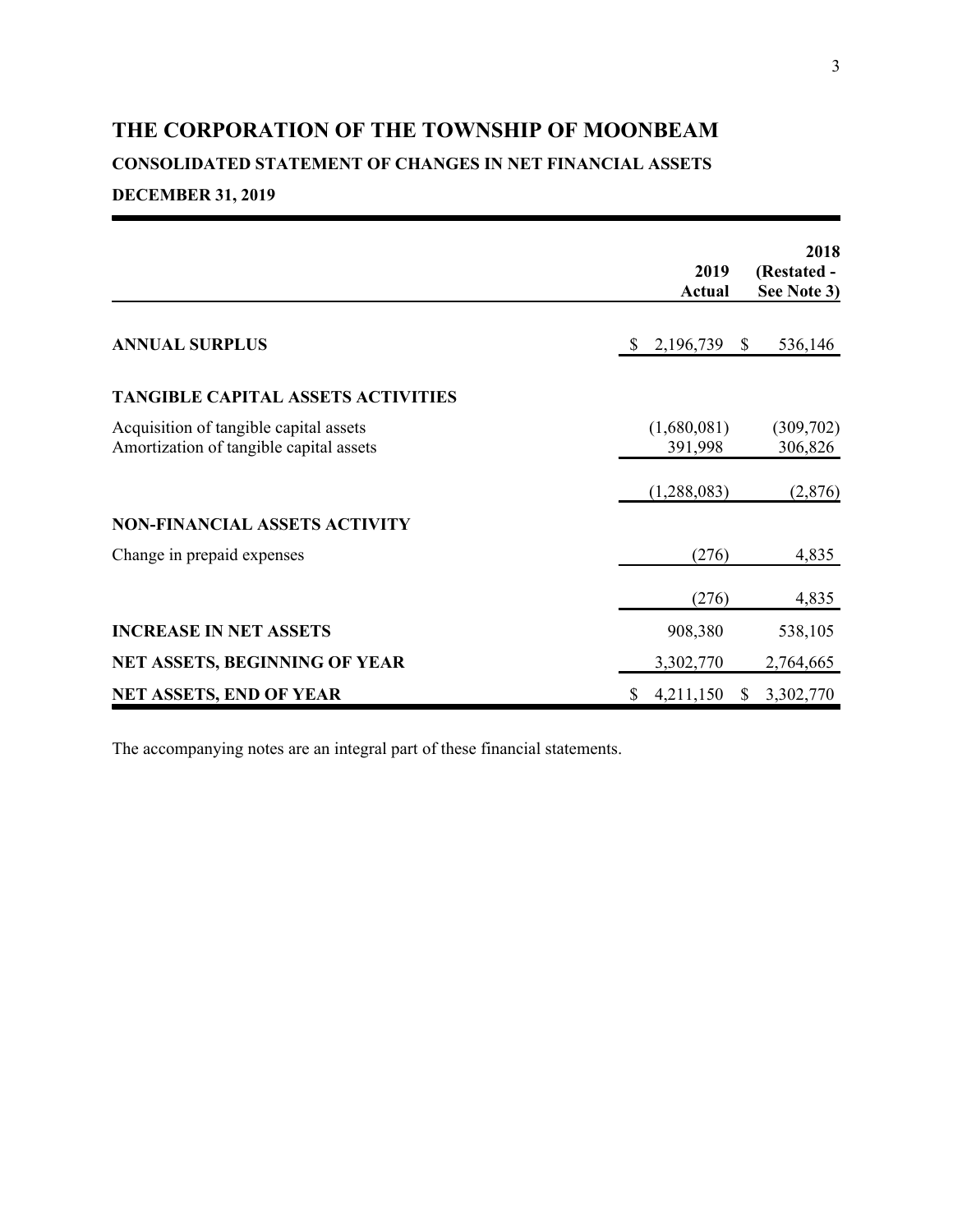# **CONSOLIDATED STATEMENT OF CASH FLOWS**

## **YEAR ENDED DECEMBER 31, 2019**

|                                                                                                                                                                                           |              | 2019<br><b>Actual</b>                                                          |              | 2018<br>(Restated -<br>See Note 3)                                       |
|-------------------------------------------------------------------------------------------------------------------------------------------------------------------------------------------|--------------|--------------------------------------------------------------------------------|--------------|--------------------------------------------------------------------------|
| <b>OPERATING ACTIVITIES</b>                                                                                                                                                               |              |                                                                                |              |                                                                          |
| Annual surplus                                                                                                                                                                            | \$           | 2,196,739 \$                                                                   |              | 536,146                                                                  |
| Items non affecting cash:<br>Amortization of tangible capital assets                                                                                                                      |              | 391,998                                                                        |              | 306,826                                                                  |
| Changes in:<br>Accounts receivable<br>Taxes receivable<br>Accounts payable and accrued liabilities<br>Deferred revenue<br>Deferred revenue - obligatory reserve funds<br>Prepaid expenses |              | (255,508)<br>(43,390)<br>233,408<br>(874, 620)<br>68,855<br>(276)<br>1,717,206 |              | (146,992)<br>1,122<br>(16,511)<br>845,146<br>2,128<br>4,835<br>1,532,700 |
| <b>CAPITAL ACTIVITY</b><br>Acquisition of tangible capital assets                                                                                                                         |              | (1,680,081)                                                                    |              | (309,702)                                                                |
| <b>FINANCING ACTIVITY</b><br>Principal payments on long-term debt                                                                                                                         |              | (46,038)                                                                       |              | (44,257)                                                                 |
| <b>INCREASE (DECREASE) IN CASH POSITION</b>                                                                                                                                               |              | (8,913)                                                                        |              | 1,178,741                                                                |
| <b>CASH POSITION, BEGINNING OF YEAR</b>                                                                                                                                                   |              | 3,968,289                                                                      |              | 2,789,548                                                                |
| <b>CASH POSITION, END OF YEAR</b>                                                                                                                                                         | $\mathbb{S}$ | 3,959,376                                                                      | $\mathbb{S}$ | 3,968,289                                                                |
| <b>CASH CONSISTS OF:</b><br>Cash<br>Short term investments                                                                                                                                | S            | 3,589,642<br>369,734                                                           | $\mathbb{S}$ | 3,604,378<br>363,911                                                     |
|                                                                                                                                                                                           | S.           | 3,959,376                                                                      |              | \$3,968,289                                                              |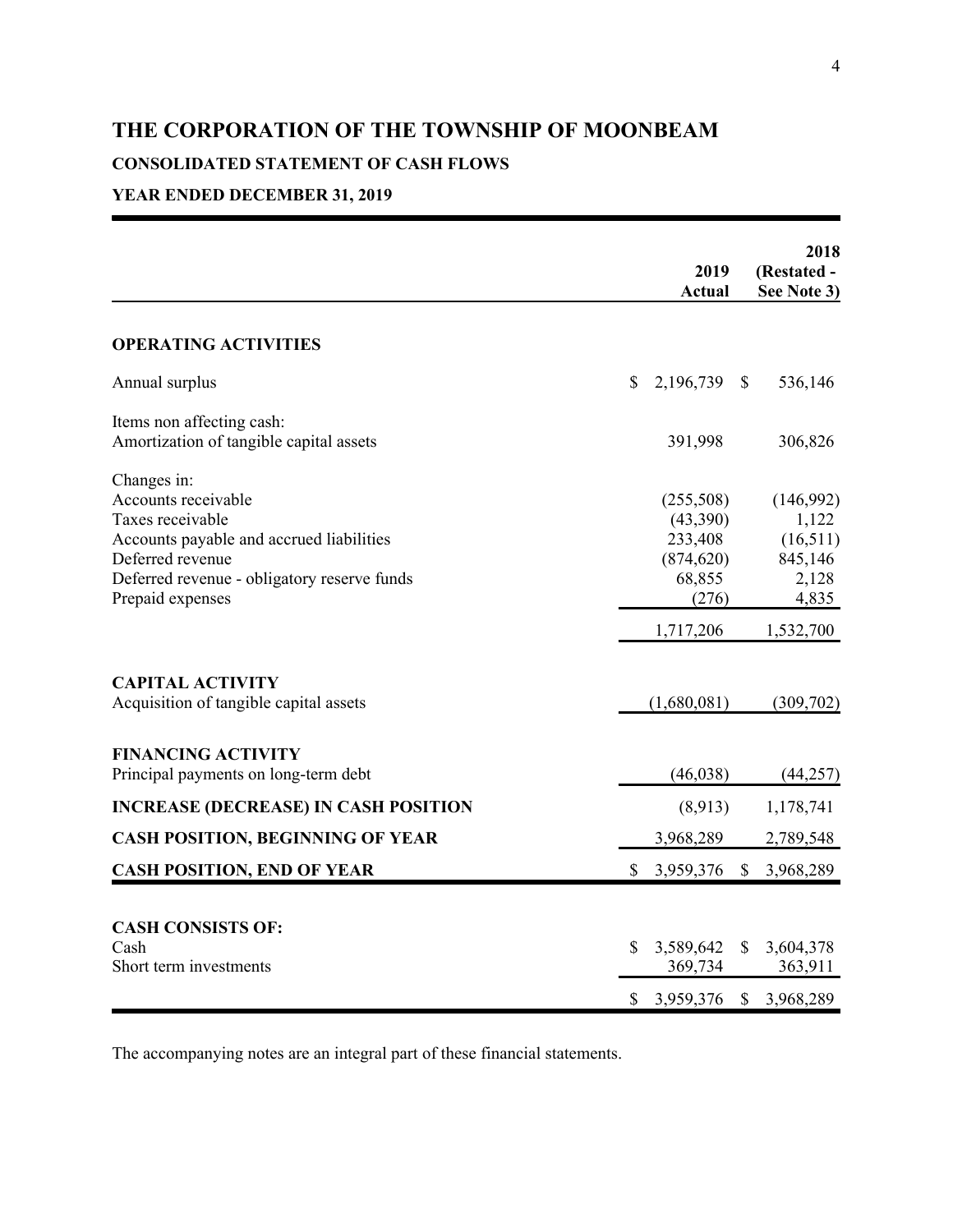## **NOTES TO CONSOLIDATED FINANCIAL STATEMENTS**

### **DECEMBER 31, 2019**

## **1. NATURE OF OPERATIONS**

The Corporation of the Township of Moonbeam (the "municipality") is a municipality in the Province of Ontario and operates under the provisions of the Community Charter. It conducts its operations guided by the provisions of provincial statutes such as the Municipal Act and other related legislation.

## **2. SIGNIFICANT ACCOUNTING POLICIES**

The consolidated financial statements of the municipality are prepared in accordance with Canadian Public Sector Accounting Standards, as recommended by the Public Sector Accounting Board of the Chartered Professional Accountants of Canada. Significant aspects of the accounting policies adopted by the municipality are as follows:

### **CONSOLIDATION**

These consolidated statements reflect the financial assets, liabilities, revenues and expenses of the municipality and include the activities of all committees of the Council and the following boards, which are under the control of the Council: the Public Library Board and the Moonbeam Economic Development Corporation.

All interfund assets, liabilities, revenues and expenses have been eliminated.

#### NON-CONSOLIDATED JOINT LOCAL BOARDS

The following joint local boards are not consolidated:

District of Cochrane Social Services Administration Board Porcupine Health Unit

#### ACCOUNTING FOR SCHOOL BOARD TRANSACTIONS

The taxation, other revenues, expenses, assets and liabilities with respect to the operations of the school boards are not reflected in these consolidated financial statements.

#### TRUST FUNDS

Trust funds and their related operations administered by the Township are not included in these financial statements and additional information is provided in note 4.

#### CASH AND CASH EQUIVALENTS

Cash and cash equivalents include cash on hand and in financial institutions and short-term guaranteed investment certificates.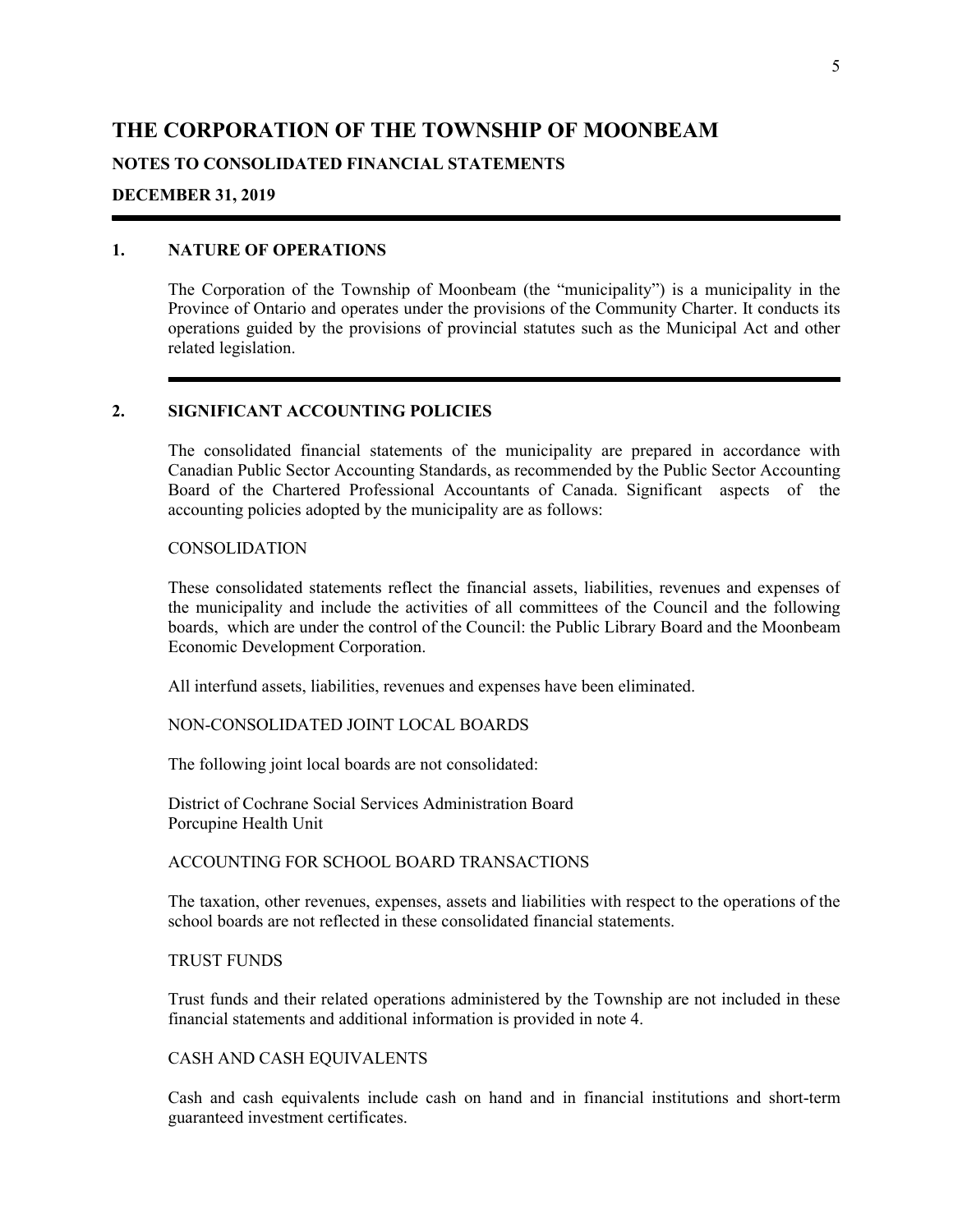## **NOTES TO CONSOLIDATED FINANCIAL STATEMENTS**

## **DECEMBER 31, 2019**

## **2. SIGNIFICANT ACCOUNTING POLICIES, (CONT'D)**

#### DEFERRED REVENUE

Grants, contributions and other amounts are received from third parties pursuant to legislation, regulation or agreement and may only be used in the conduct of certain projects or the completion of specific work. In addition, certain fees are collected for which the related services have yet to be performed. Revenue is recognized in the period when the related expenses are incurred or the services are performed.

A requirement of Canadian Public Sector Accounting Standards is that the obligatory reserve funds be reported as deferred revenue. This requirement is in place as provincial legislation and other agreements restrict how these funds be used and under certain circumstances these funds may possibly be refunded.

## ACCUMULATED SURPLUS

Certain amounts of surpluses, as approved by the Council, are set aside in reserves for future operations and capital purposes. Transfers to and/or from reserves are recorded as an adjustment to the respective reserve when approved.

## NON-FINANCIAL ASSETS

Non-financial assets are not available to discharge existing liabilities and are held for the provision of services. They have useful lives extending beyond the current year and are not intended for sale in the ordinary course of operations. The change in non-financial assets during the year combined with the annual surplus (deficit) provides the change in net financial assets (debt) for the year.

#### *Tangible Capital Assets*

Under Canadian public sector accounting standards guidelines, tangible capital assets are recorded at historical cost which includes all amounts that are directly attributable to acquisition, construction, development or settlement of the asset and amortized over their estimated useful life. Tangible capital assets are defined as non-financial assets with an estimated useful life greater than 1 year, held for use in the production or supply of goods and services, not held for resale, in continuous use, and valued in excess of an established financial threshold. The cost, less residual value, if any, of the tangible capital assets is amortized on a straight-line basis, over the expected useful life of the assets as follows: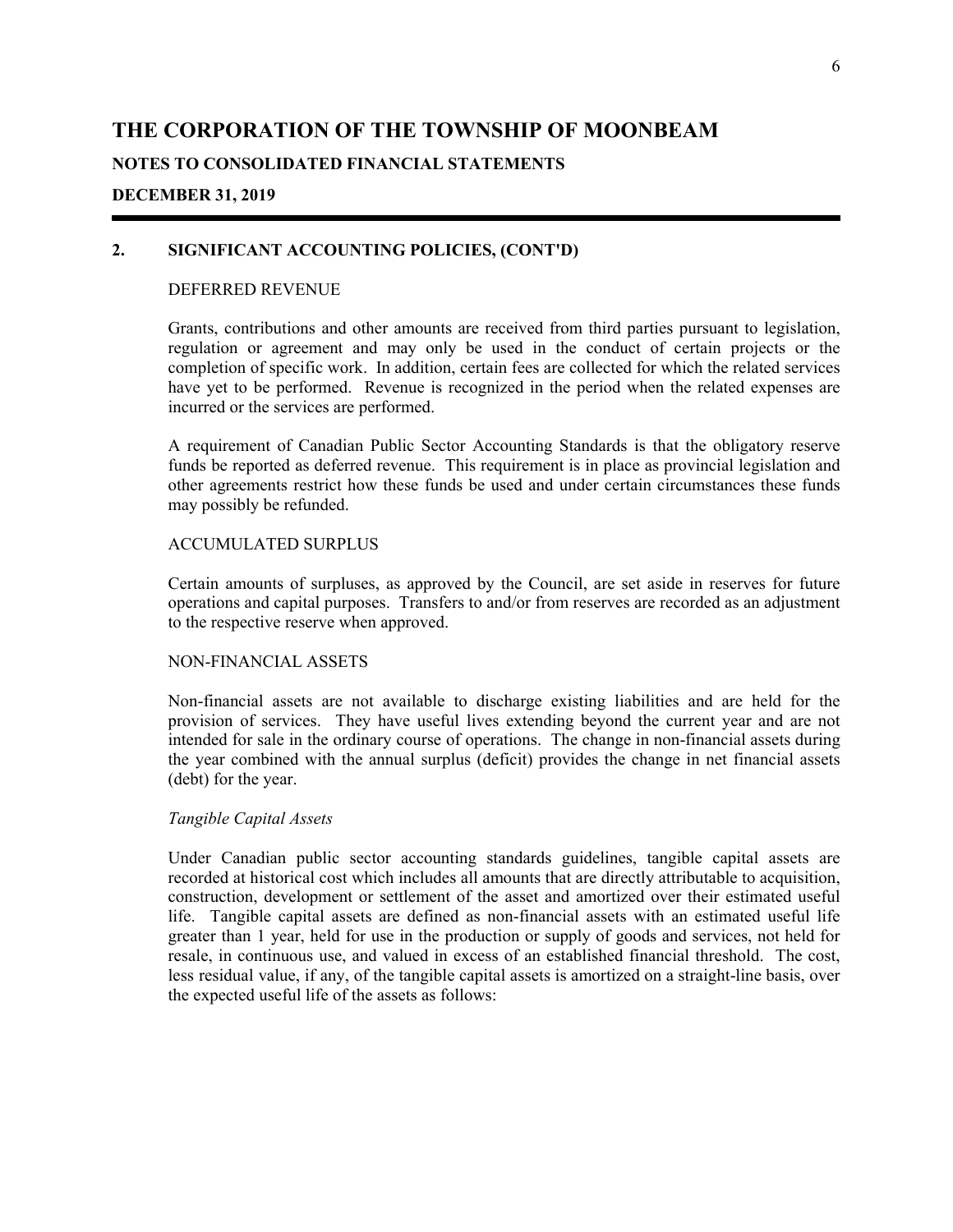## **NOTES TO CONSOLIDATED FINANCIAL STATEMENTS**

## **DECEMBER 31, 2019**

## **2. SIGNIFICANT ACCOUNTING POLICIES, (CONT'D)**

## TANGIBLE CAPITAL ASSETS, (CONT'D)

| 7 to 50 years  |
|----------------|
| 25 to 50 years |
| 10 to 25 years |
| 10 years       |
| 5 years        |
|                |
| 7 to 50 years  |
| 50 years       |
|                |

Assets under construction are not amortized until the asset is available for productive use.

## *Contribution of Tangible Capital Assets*

Tangible Capital Assets received as contributions are recorded at their fair market value at the date of receipt.

#### REVENUE RECOGNITION

## *Taxation Revenue*

Property tax billings are prepared by the municipality based on assessment rolls issued by the Municipal Property Assessment Corporation (MPAC) and in accordance with the provisions of the Municipal Act 2001. The Municipal Council establishes the tax rates annually and incorporate amounts to be raised for local services and on behalf of the School Boards in respect of education taxes. From time to time property assessments are adjusted by MPAC through the reconsideration process or by the Assessment Review Board through the appeal process. Additional assessments, referred to as supplementary and omitted assessments can also be issued by MPAC in accordance with the Assessment Act. These adjustments and additional assessments are processed by the municipality upon receipt and recognized in the fiscal year they are determined. All property taxes are secured by the land and pose minimal collection risk.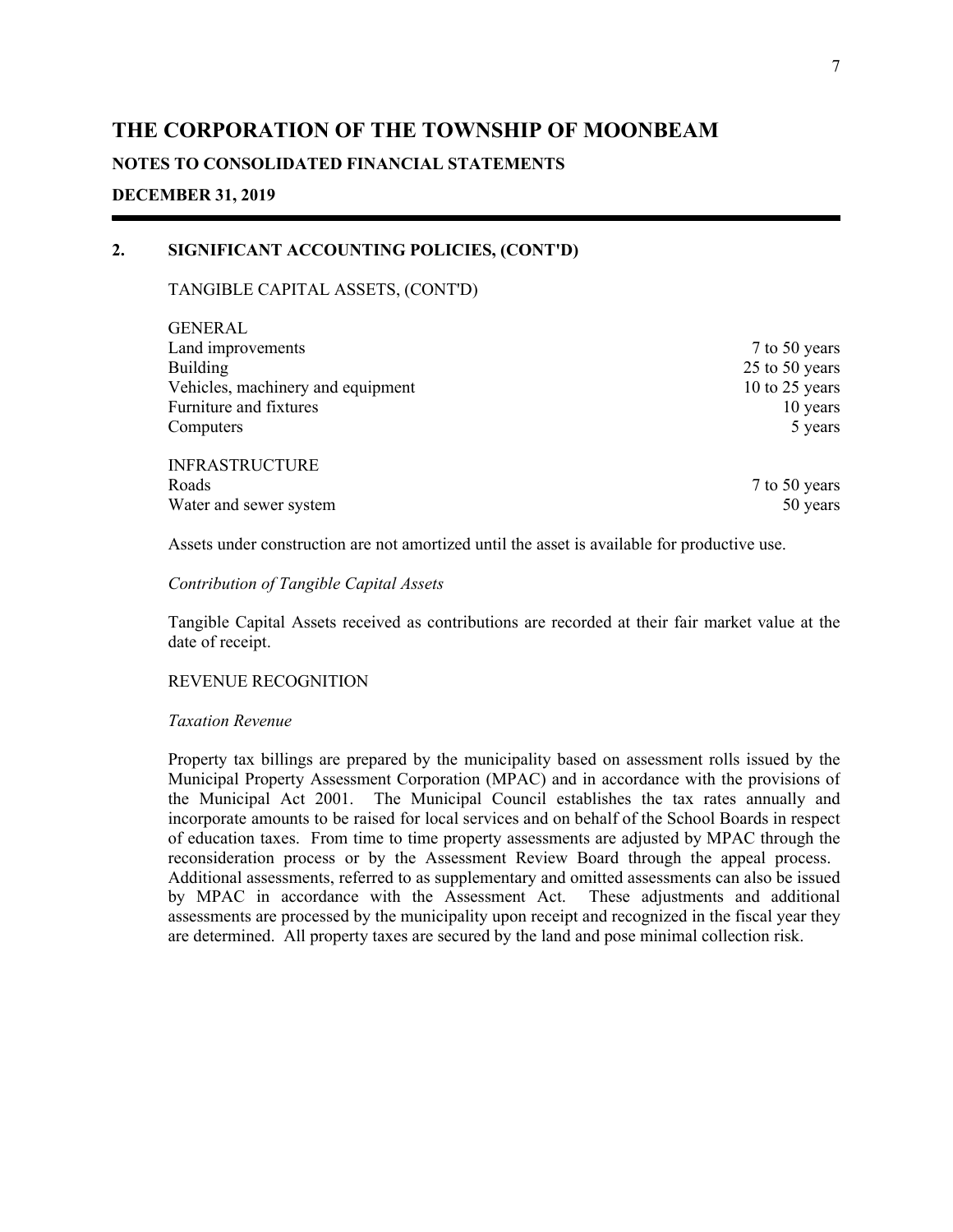## **NOTES TO CONSOLIDATED FINANCIAL STATEMENTS**

## **DECEMBER 31, 2019**

## **2. SIGNIFICANT ACCOUNTING POLICIES, (CONT'D)**

## REVENUE RECOGNITION, (CONT'D)

## *Government Transfers*

Government transfer revenues are transfers from senior levels of government that are not the result of an exchange transaction and are not expected to be repaid in the future. Government transfers without eligibility criteria or stipulations are recognized as revenue when the transfer is authorized. All other transfers are recognized as revenue in the period the transfer is authorized and all eligibility criteria have been met, except when and to the extent that any stipulations give rise to an obligation that meets the definition of a liability for the municipality. The municipality also provides transfers to individuals or organizations. These transfers are recognized as expenses once they are authorized and eligibility criteria, if any, are met.

## *User Charges*

User charges relate to various programs, and fees imposed on specific activities. Revenue is recognized when the activity is performed or when the services are rendered.

## *Other Revenues*

Other revenues, such as fines and penalties and others are recognized in the year that the event giving rise to the revenues occur and the revenues are earned.

## MEASUREMENT UNCERTAINTY

The preparation of financial statements in conformity with Canadian Public Sector Accounting Standards requires management to make estimates and assumptions that affect the reported amounts of assets and liabilities and disclosures of contingent liabilities at the date of the financial position and the reported amounts of revenues and expenses during the year. Estimates are used when accounting for items and matters such as allowance for uncollectible taxes and other accounts receivable, useful life of tangible capital assets, accrued liabilities and contingencies. Actual results could differ from those estimates.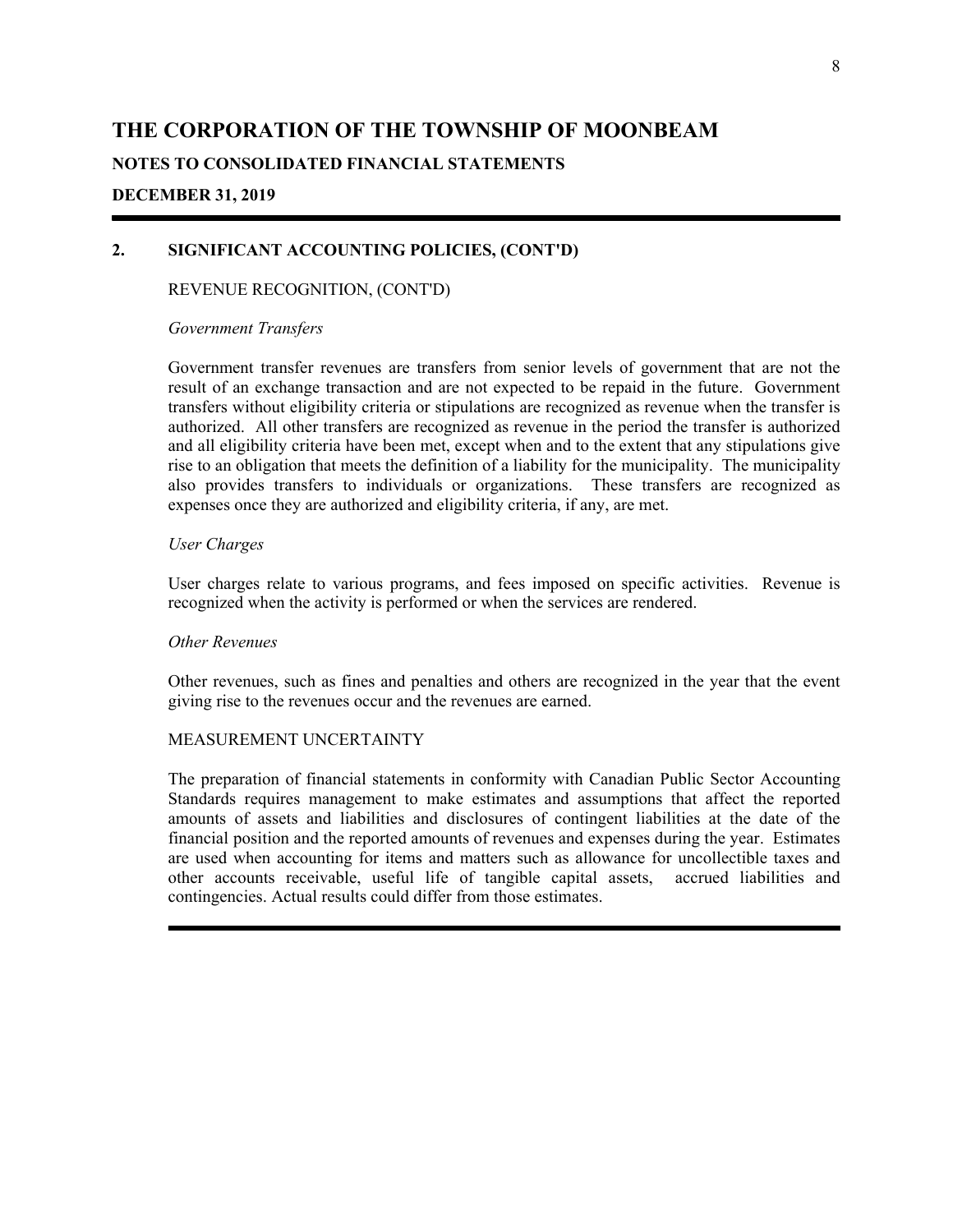# **NOTES TO CONSOLIDATED FINANCIAL STATEMENTS**

## **DECEMBER 31, 2019**

## **3. RESTATEMENT OF PREVIOUSLY REPORTED CONSOLIDATED FINANCIAL STATEMENTS**

The prior year's financial information has been restated to reflect a correction of errors or unreconciled balances. Some expenses were also reclassed to the proper segments. The 2018 comparative year's financial information has been restated and reclassed as follows:  $.21$ 

|                                |               | December 31,<br>2018<br>as Previously<br><b>Reported</b> |              | Prior year<br>adjustment |               | Reclassification | December 31,<br>2018<br>as Restated |
|--------------------------------|---------------|----------------------------------------------------------|--------------|--------------------------|---------------|------------------|-------------------------------------|
|                                |               |                                                          |              |                          |               |                  |                                     |
| <b>Financial position</b>      |               |                                                          |              |                          |               |                  |                                     |
| Cash/investments               | $\mathbf S$   | 3,968,289                                                | $\mathbb{S}$ |                          | $\mathbb{S}$  |                  | \$<br>3,968,289                     |
| Accounts receivable            |               | 555,045                                                  |              | 9,933                    |               |                  | 545,112                             |
| Taxes receivable               |               | 271,018                                                  |              | (17, 118)                |               |                  | 288,136                             |
| Accounts payable               |               | (387,989)                                                |              |                          |               |                  | (387,989)                           |
| Deferred revenue -             |               |                                                          |              |                          |               |                  |                                     |
| obligatory reserve funds       |               | (1,097,375)                                              |              | (84,609)                 |               |                  | (1,012,766)                         |
| Long-term debt                 |               | (98, 012)                                                |              |                          |               |                  | (98, 012)                           |
| Prepaid expenses               |               | 3,341                                                    |              |                          |               |                  | 3,341                               |
| Tangible capital assets        |               | 6,405,002                                                |              | (101, 602)               |               |                  | 6,506,604                           |
| Accumulated surplus, end of    |               |                                                          |              |                          |               |                  |                                     |
|                                | \$            | 9,619,319                                                | \$           | (193,396)                | <sup>\$</sup> |                  | \$<br>9,812,715                     |
| year                           |               |                                                          |              |                          |               |                  |                                     |
|                                |               |                                                          |              |                          |               |                  |                                     |
| <b>Statement of operations</b> |               |                                                          |              |                          |               |                  |                                     |
| Taxation                       | \$            | $(2,183,687)$ \$                                         |              | $(17,117)$ \$            |               |                  | \$<br>(2,200,804)                   |
| User charges                   |               | (210,967)                                                |              |                          |               |                  | (210,967)                           |
| Gov. transfers-operating       |               | (1,094,721)                                              |              |                          |               |                  | (1,094,721)                         |
| Other revenues                 |               | (208, 710)                                               |              |                          |               | 15,285           | (193, 425)                          |
| Gov. transfers - capital       |               | (75,000)                                                 |              | (21, 809)                |               |                  | (96, 809)                           |
| General gov. services          |               | 561,447                                                  |              | (32,309)                 |               | 14,228           | 543,366                             |
| Protection services            |               | 507,600                                                  |              | 6,530                    |               | (50, 957)        | 463,173                             |
| Transportation services        |               | 745,456                                                  |              |                          |               | 9,339            | 754,795                             |
| <b>Environmental services</b>  |               | 592,166                                                  |              | (61, 732)                |               | 19               | 530,453                             |
| Health, social and family      |               |                                                          |              |                          |               |                  |                                     |
| services                       |               | 434,012                                                  |              | (37, 800)                |               |                  | 396,212                             |
| Rec. and cultural services     |               | 516,192                                                  |              |                          |               | (51, 810)        | 464,382                             |
| Planning and dev. services     |               | 44,303                                                   |              |                          |               | 63,896           | 108,199                             |
|                                | $\mathcal{S}$ | (371,909)                                                | \$           | (164, 237)               | \$            |                  | \$<br>(536, 146)                    |
| <b>Accumulated surplus,</b>    |               |                                                          |              |                          |               |                  |                                     |
| beginning of year              | $\mathcal{S}$ | 9,247,410                                                | \$           | $(29,159)$ \$            |               |                  | \$<br>9,276,569                     |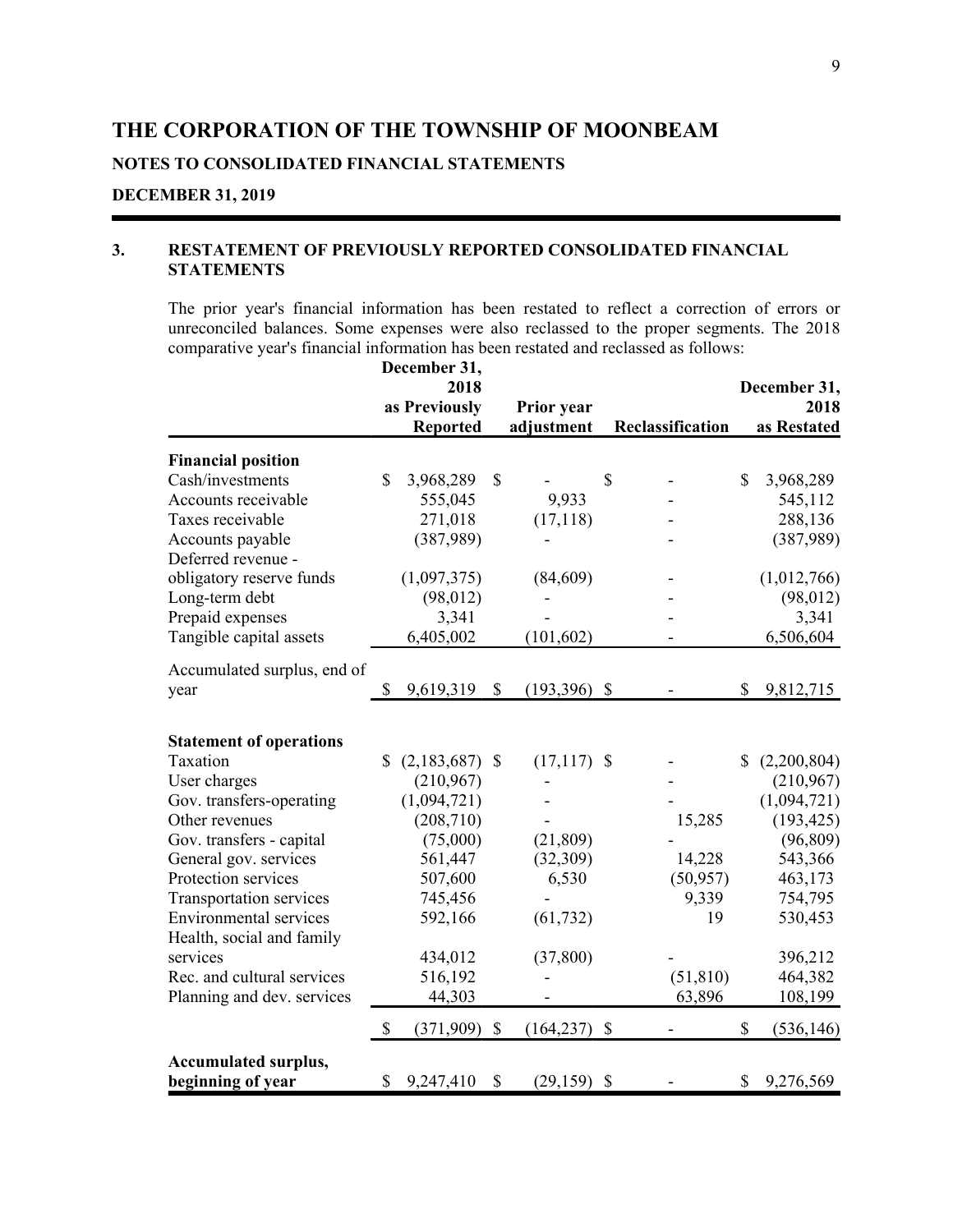## **NOTES TO CONSOLIDATED FINANCIAL STATEMENTS**

## **DECEMBER 31, 2019**

## **4. TRUST FUNDS**

Trust funds administered by the municipality amounting to \$141,964 (2018 - \$133,856) have not been included on the Consolidated Statements of Financial Position nor have their operations been included in these financial statements. .

## **5. OPERATIONS OF SCHOOL BOARDS**

Further to note 2 "Accounting for School Board Transactions", the taxation, other revenues and expenses relating to the school boards are comprised of the following:

|                                                      | <b>Public</b>       | <b>Separate</b>   | 2019              | 2018    |
|------------------------------------------------------|---------------------|-------------------|-------------------|---------|
| <b>Revenues raised and</b><br>transferred to boards: |                     |                   |                   |         |
| Regular tax levy                                     | \$<br>240,742<br>-S | 242,933<br>-S     | 483,675<br>- S    | 483,570 |
| Supplementary tax levy<br>Write-offs and adjustments | 1,248<br>(407)      | 2,164<br>(1, 124) | 3,412<br>(1, 531) | 1,170   |
|                                                      | 241,583             | 243,973           | 485,556           | 484,740 |

## **6. CONTRIBUTION TO NON-CONSOLIDATED JOINT LOCAL BOARDS**

Further to note 2 "Non-Consolidated Joint Local Boards", the following contributions were made by the municipality to these entities:

|                                                               |    | <b>Budget</b><br>(Note 19) | 2019<br>Actual | 2018<br>Actual |
|---------------------------------------------------------------|----|----------------------------|----------------|----------------|
| Porcupine Health Unit<br>District of Cochrane Social Services | S. | 44,047 \$                  | 44,047 \$      | 37,943         |
| <b>Administration Board</b>                                   |    | 326,903                    | 313,428        | 263,998        |
|                                                               | S  | 370,950 \$                 | 357,475 \$     | 301,941        |

The municipality is contingently liable for its share of any accumulated deficits as at the end of the year.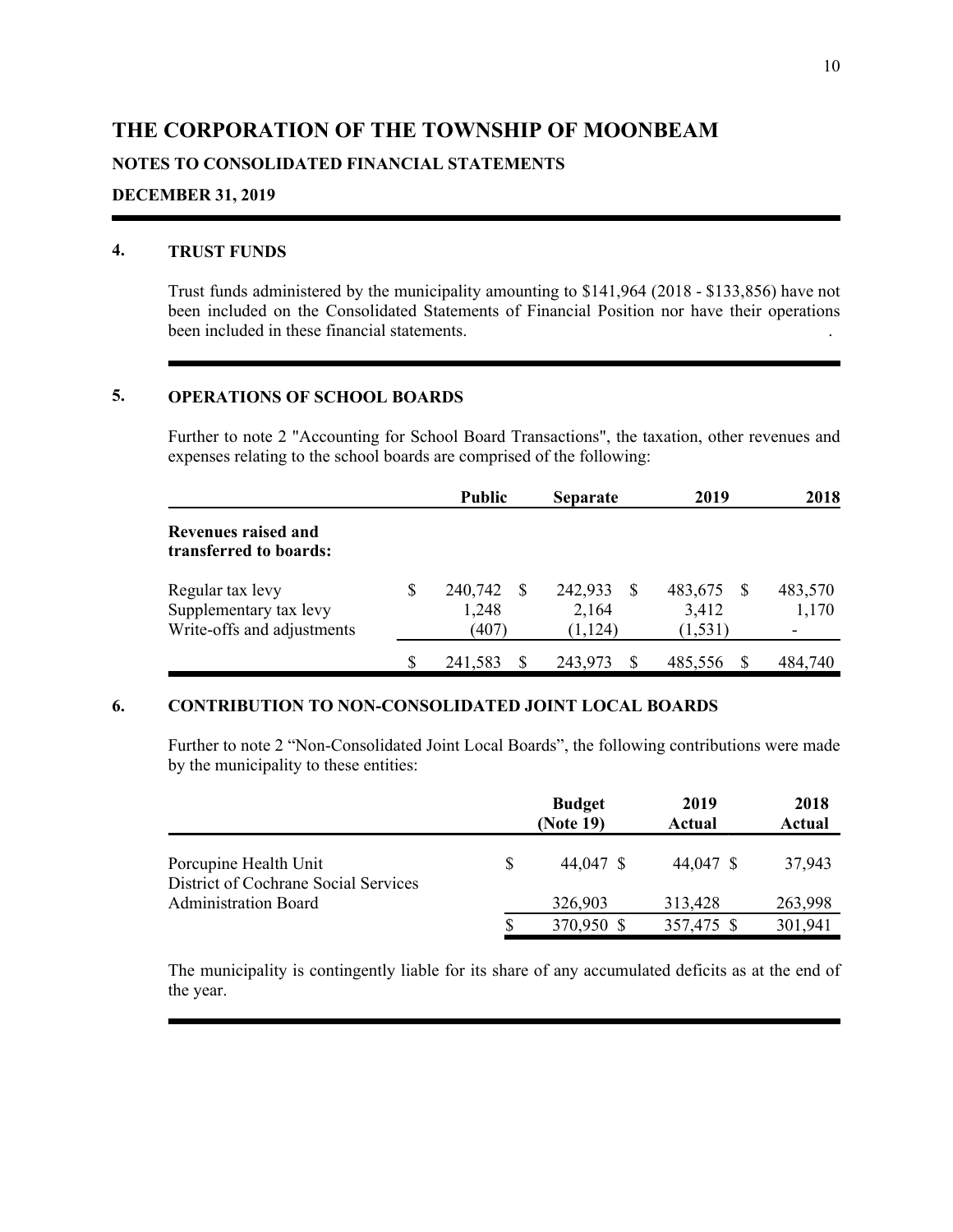## **NOTES TO CONSOLIDATED FINANCIAL STATEMENTS**

## **DECEMBER 31, 2019**

# **7. ACCOUNTS RECEIVABLE**

|                                                                                 |               | 2019<br>Actual        |               | 2018<br>(Restated -<br>See Note 3)           |
|---------------------------------------------------------------------------------|---------------|-----------------------|---------------|----------------------------------------------|
| Accounts receivable                                                             | \$            | 75,322                | <sup>\$</sup> | 64,340                                       |
| Province of Ontario                                                             |               | 301,955               |               | 299,437                                      |
| Government of Canada                                                            |               | 275,574               |               | 134,432                                      |
| Other                                                                           |               | 147,770               |               | 46,903                                       |
|                                                                                 | <b>S</b>      | 800,621               | \$            | 545,112                                      |
|                                                                                 |               |                       |               |                                              |
|                                                                                 |               | 2019<br><b>Actual</b> |               |                                              |
| Current year                                                                    | $\mathcal{S}$ | 114,932               | <sup>\$</sup> | 105,386                                      |
|                                                                                 |               | 322,817               |               | 2018<br>(Restated-<br>see Note 3)<br>288,973 |
| Prior years and penalties and interest<br>Less: Allowance for doubtful accounts |               | (106, 223)            |               | (106, 223)                                   |

## **9. BANK INDEBTEDNESS**

The municipality has two authorized line of credits, one for \$400,000 bearing interest at prime plus 1% and the other for \$10,000 bearing interest at prime plus 3.45% and both are secured by general receivables. At the end of the current year and at the end of the previous year, there are no amounts drawn from neither line of credits.

# **10. ACCOUNTS PAYABLE AND ACCRUED LIABILITIES**

|                                                                         | 2019                                         |     | 2018                                   |
|-------------------------------------------------------------------------|----------------------------------------------|-----|----------------------------------------|
| Trade and accrued expenses<br>Payroll related<br>School boards<br>Other | \$<br>366,825<br>127,732<br>122,800<br>4,041 | - S | 120,298<br>141,261<br>123,739<br>2,691 |
|                                                                         | 621,398                                      |     | 387,989                                |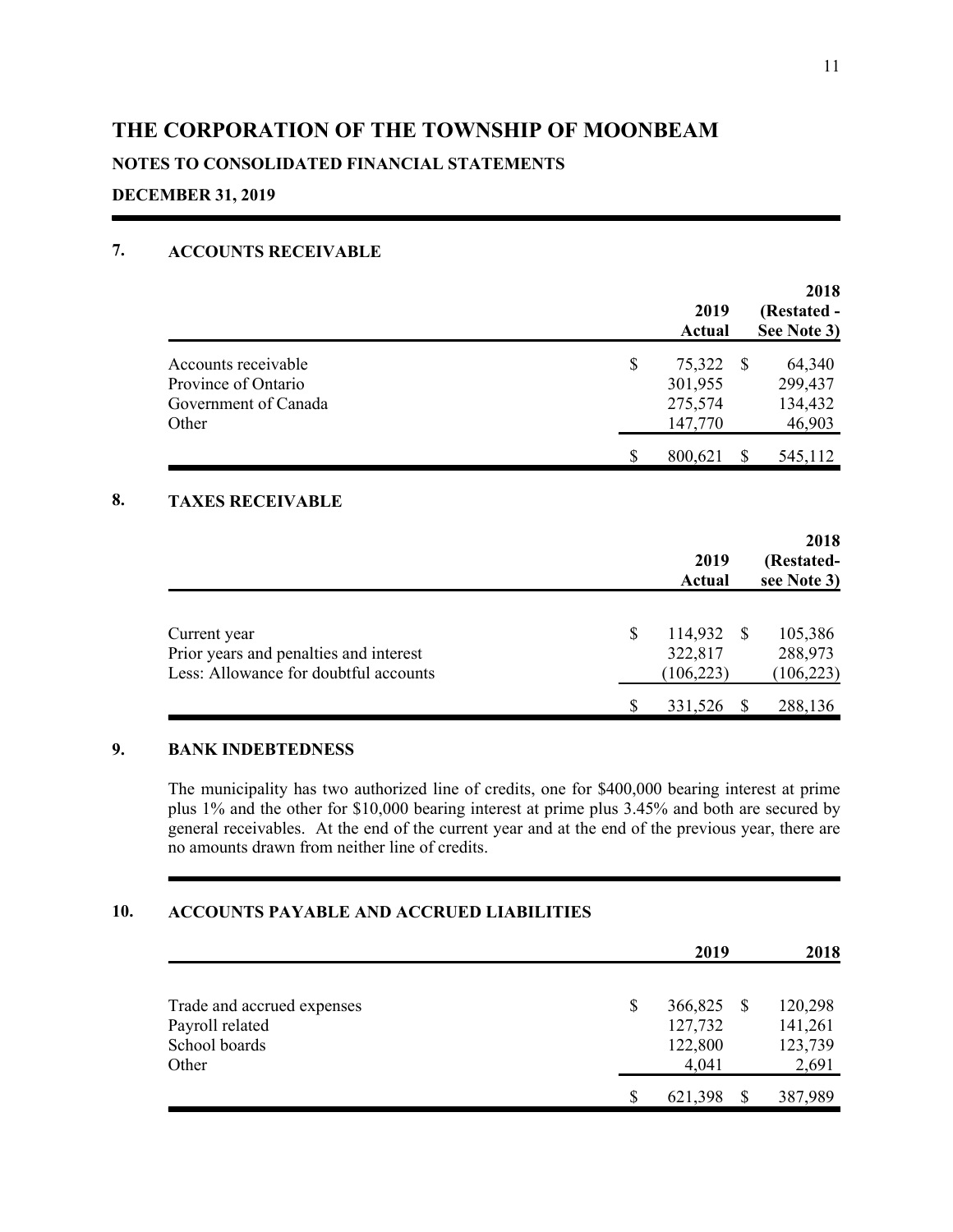## **NOTES TO CONSOLIDATED FINANCIAL STATEMENTS**

**DECEMBER 31, 2019**

## **11. DEFERRED REVENUE - OBLIGATORY RESERVE FUNDS**

Revenues received that should be used in the next year and have been set aside for specific purposes by legislation, regulation or agreement are included in deferred revenue. These revenues may only be used in the conduct of certain programs or in the completion of specific work.

Details of these deferred revenue and obligatory reserve funds amounts are as follows:

|                                                                       | Balance,<br>beginning<br>(Restated -<br>See Note 3) |               | <b>Received</b> |    | <b>Utilized</b> | Balance,<br>ending     |
|-----------------------------------------------------------------------|-----------------------------------------------------|---------------|-----------------|----|-----------------|------------------------|
| DEFERRED REVENUE                                                      |                                                     |               |                 |    |                 |                        |
| Economic development<br>Municipal taxes<br><b>OCIF</b> Leonard Avenue | \$<br>10,000<br>29,860<br>876,961                   | <sup>\$</sup> | 2,341           | \$ | 876,961         | \$<br>10,000<br>32,201 |
| <b>OBLIGATORY RESERVE</b><br><b>FUNDS</b>                             | 916,821                                             |               | 2,341           |    | 876,961         | 42,201                 |
| Federal gas tax                                                       | 95,945                                              |               | 147,226         |    | 78,371          | 164,800                |
|                                                                       | 1,012,766                                           | S             | 149,567         | S  | 955,332         | \$<br>207,001          |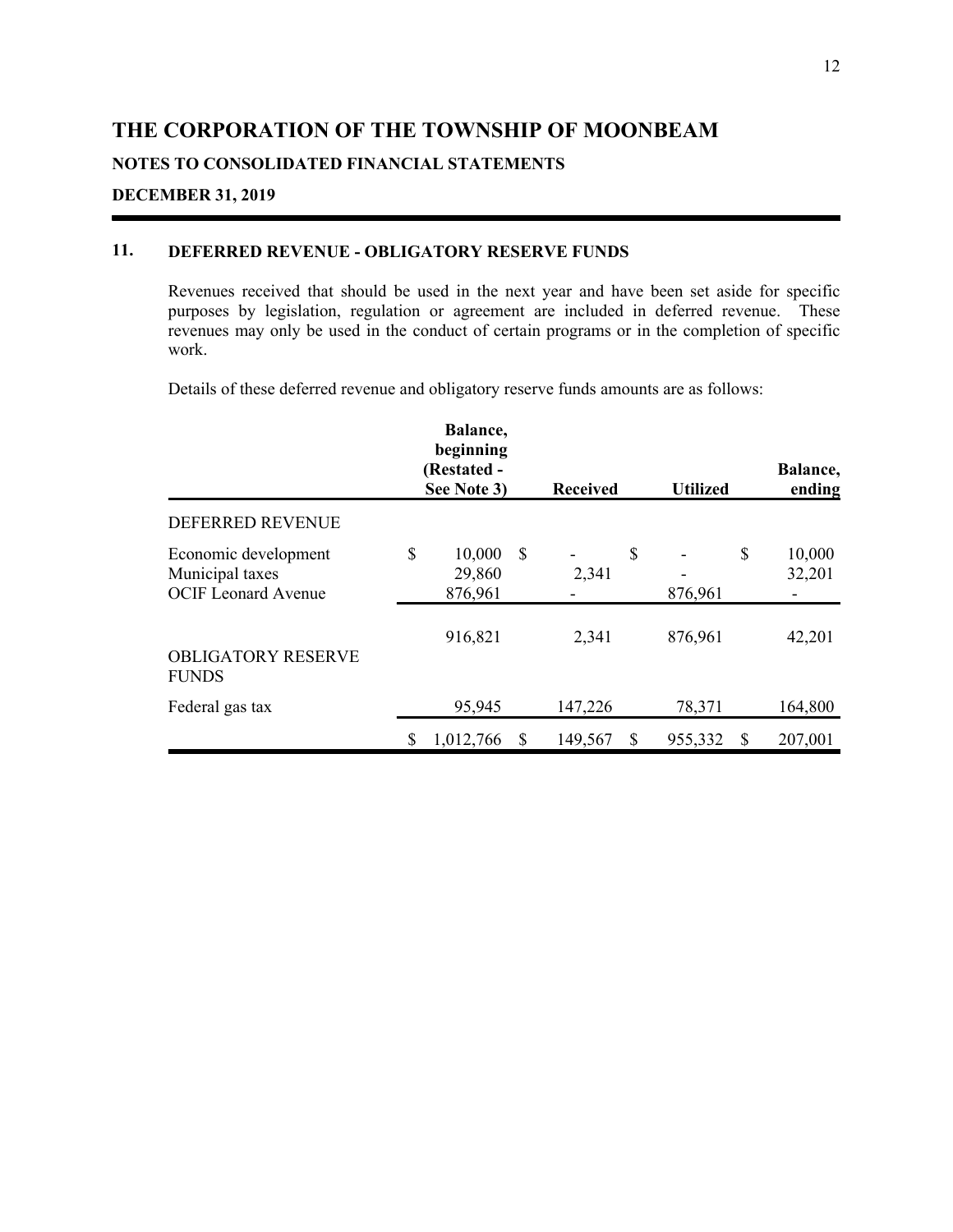## **NOTES TO CONSOLIDATED FINANCIAL STATEMENTS**

## **DECEMBER 31, 2019**

# **12. LONG-TERM DEBT**

|                                                                                                                                                                                                                                                                                       | 2019                  | 2018   |
|---------------------------------------------------------------------------------------------------------------------------------------------------------------------------------------------------------------------------------------------------------------------------------------|-----------------------|--------|
| Caisse populaire Alliance Limitée debenture incurred by the<br>Township to cover cost of capital project and equipment,<br>bearing interest at 3.95% payable in blended monthly interest<br>and principal payments of \$4,090, secured by a borrowing<br>resolution, due January 2021 | 51,974                | 98,012 |
| The principal repayments due are as follows:                                                                                                                                                                                                                                          |                       |        |
| 2020<br>2021                                                                                                                                                                                                                                                                          | \$<br>47,888<br>4,086 |        |
|                                                                                                                                                                                                                                                                                       | 51,974                |        |

During the year, the municipality paid the following long-term debt charges:

|                                        |    | 2019            | 2018 |                 |  |
|----------------------------------------|----|-----------------|------|-----------------|--|
| Principal payments<br>Interest charges | \$ | 46,038<br>3,044 | -\$  | 44,257<br>4,824 |  |
|                                        | S  | 49,082          | \$   | 49,081          |  |

The long-term liabilities issued in the name of the municipality have been approved by by-law. The annual principal and interest payments required to service these liabilities are within the annual debt repayments limit presented by the Ministry of Municipal Affairs and Housing.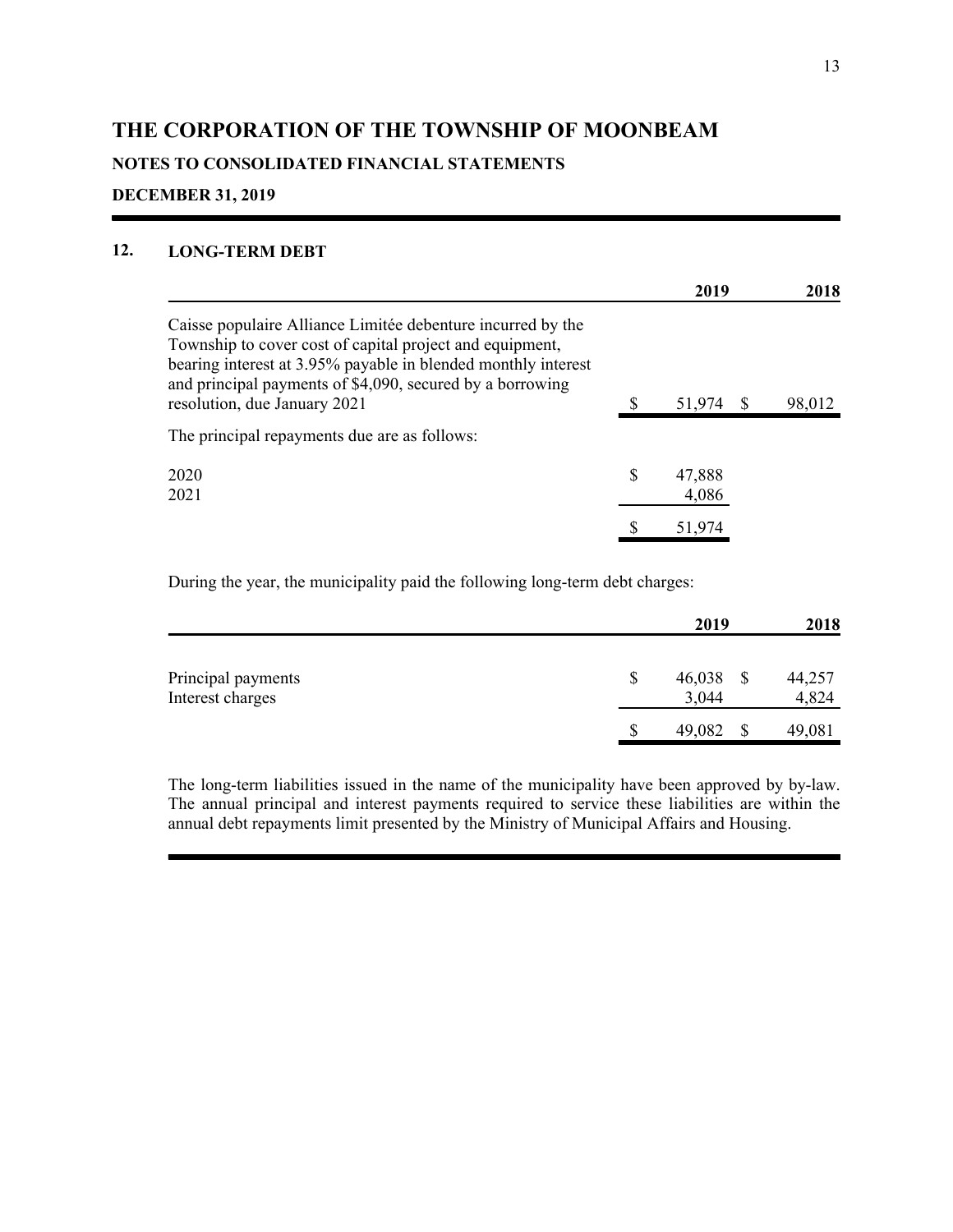# **NOTES TO CONSOLIDATED FINANCIAL STATEMENTS**

## **DECEMBER 31, 2019**

# **13. TANGIBLE CAPITAL ASSETS**

| Cost                     | <b>Balance at</b><br><b>December</b><br>31, 2018<br>(Restated -<br>See Note 3) |          | <b>Additions</b> | <b>Disposals</b> |               | <b>Balance at</b><br><b>December</b><br>31, 2019 |
|--------------------------|--------------------------------------------------------------------------------|----------|------------------|------------------|---------------|--------------------------------------------------|
| Land                     | \$<br>3,526                                                                    | - \$     |                  | \$               | $\mathcal{S}$ | 3,526                                            |
| Land improvements - cost | 1,753,199                                                                      |          |                  |                  |               | 1,753,199                                        |
| <b>Buildings</b>         | 3,300,014                                                                      |          | 74,536           |                  |               | 3,374,550                                        |
| Vehicles, machinery and  |                                                                                |          |                  |                  |               |                                                  |
| equipment                | 3,396,442                                                                      |          | 116,456          |                  |               | 3,512,898                                        |
| Furniture and fixtures   | 21,900                                                                         |          |                  |                  |               | 21,900                                           |
| Computers                | 81,877                                                                         |          | 8,273            |                  |               | 90,150                                           |
| Roads                    | 4,251,349                                                                      |          | 37,062           |                  |               | 4,288,411                                        |
| Water system             | 227,352                                                                        |          |                  |                  |               | 227,352                                          |
| Sewer system             | 2,262,173                                                                      |          | 1,443,754        |                  |               | 3,705,927                                        |
|                          | \$15,297,832                                                                   | <b>S</b> | 1,680,081        | \$               |               | \$16,977,913                                     |

| <b>Accumulated Amortization</b> | <b>Balance</b> at<br><b>December</b><br>31, 2018 |   | <b>Disposals</b> | Amortization<br>expense |     | <b>Balance</b> at<br><b>December</b><br>31, 2019 |
|---------------------------------|--------------------------------------------------|---|------------------|-------------------------|-----|--------------------------------------------------|
| Land improvements               | \$<br>1,611,499                                  | S |                  | \$<br>8,669             | \$  | 1,620,168                                        |
| <b>Buildings</b>                | 1,259,280                                        |   |                  | 69,794                  |     | 1,329,074                                        |
| Vehicles, machinery and         |                                                  |   |                  |                         |     |                                                  |
| equipment                       | 1,763,956                                        |   |                  | 173,073                 |     | 1,937,029                                        |
| Furniture and fixtures          | 17,712                                           |   |                  | 1,396                   |     | 19,108                                           |
| Computers                       | 79,045                                           |   |                  | 4,293                   |     | 83,338                                           |
| Roads                           | 2,949,392                                        |   |                  | 58,085                  |     | 3,007,477                                        |
| Water system                    | 183,284                                          |   | -                | 2,397                   |     | 185,681                                          |
| Sewer system                    | 927,060                                          |   |                  | 74,291                  |     | 1,001,351                                        |
|                                 | 8,791,228                                        | S |                  | \$<br>391,998           | \$. | 9,183,226                                        |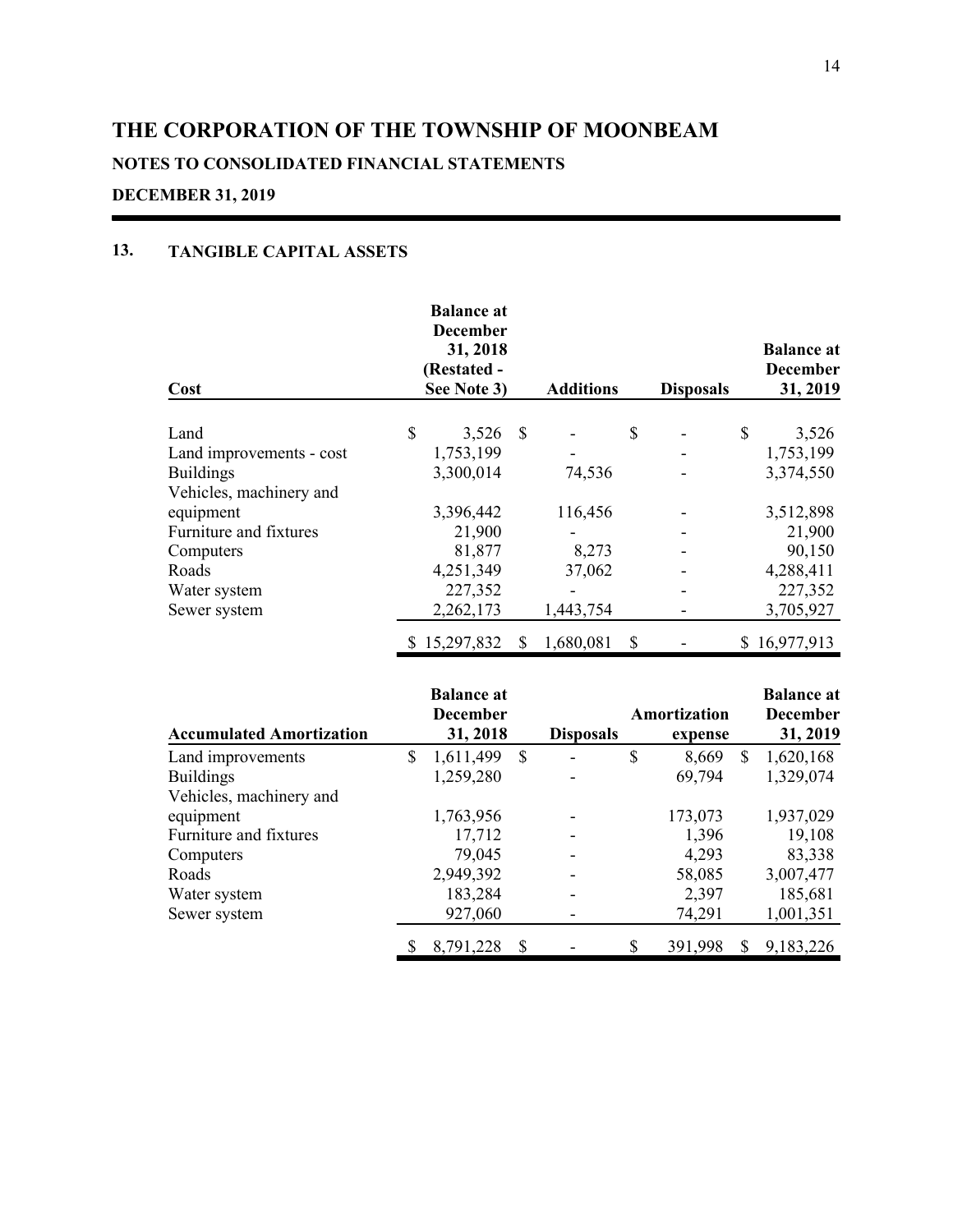# **NOTES TO CONSOLIDATED FINANCIAL STATEMENTS**

## **DECEMBER 31, 2019**

# **13. TANGIBLE CAPITAL ASSETS, (CONT'D)**

| Net book value           | <b>Balance at</b><br><b>December</b><br>31, 2018<br>(Restated -<br>See Note 3) | <b>Balance at</b><br><b>December</b><br>31, 2019 |
|--------------------------|--------------------------------------------------------------------------------|--------------------------------------------------|
| Land                     | \$<br>3,526                                                                    | \$<br>3,526                                      |
| Land improvements - cost | 141,700                                                                        | 133,031                                          |
| <b>Buildings</b>         | 2,040,735                                                                      | 2,045,477                                        |
| Vehicles, machinery and  |                                                                                |                                                  |
| equipment                | 1,632,486                                                                      | 1,575,869                                        |
| Furniture and fixtures   | 4,188                                                                          | 2,792                                            |
| Computers                | 2,832                                                                          | 6,812                                            |
| Roads                    | 1,301,956                                                                      | 1,280,933                                        |
| Water system             | 44,068                                                                         | 41,671                                           |
| Sewer system             | 1,335,113                                                                      | 2,704,576                                        |
|                          | 6,506,604                                                                      | 7,794,687<br>\$                                  |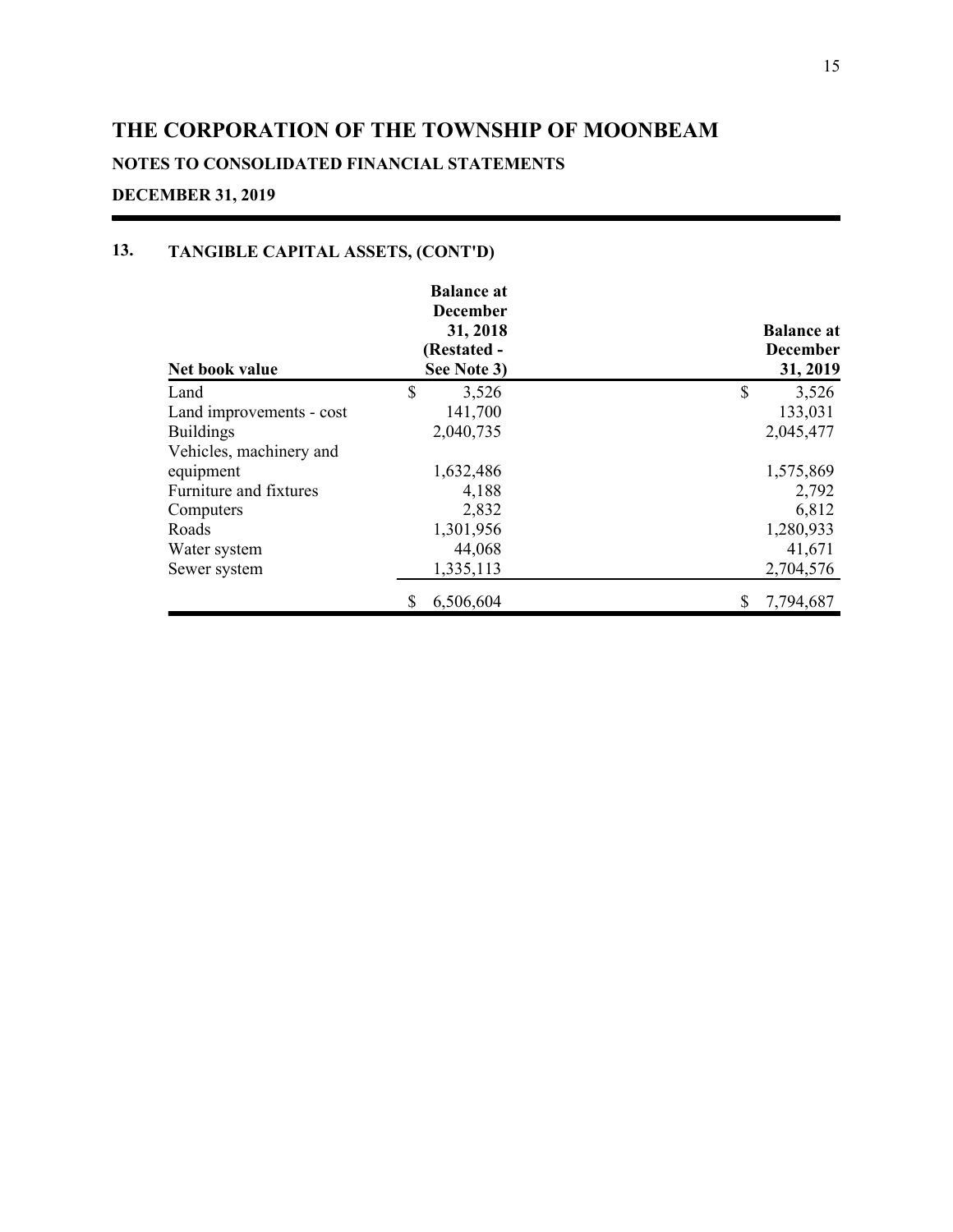# **NOTES TO CONSOLIDATED FINANCIAL STATEMENTS**

## **DECEMBER 31, 2019**

# **14. ACCUMULATED SURPLUS**

Accumulated surplus consist of the following:

|                                            |              | 2019<br><b>Actual</b> | 2018<br>(Restated -<br>See Note 3) |
|--------------------------------------------|--------------|-----------------------|------------------------------------|
|                                            |              |                       |                                    |
| RESERVES SET ASIDE FOR SPECIFIC PURPOSES   |              |                       |                                    |
| BY THE COUNCIL                             |              |                       |                                    |
| Working funds                              | $\mathbb{S}$ | 149,851               | \$<br>286,526                      |
| Purchase of tires                          |              | 43,272                | 29,772                             |
| Fire equipment                             |              | 52,700                | 27,700                             |
| Street lights                              |              | 50,000                | 65,000                             |
| Remi Lake                                  |              | 4,377                 | 4,377                              |
| Sidewalks                                  |              | 509                   | 509                                |
| Official plan                              |              | 5,571                 | 5,571                              |
| Water and sewer services                   |              | 30,000                | 30,000                             |
| Road repairs                               |              | 41,395                | 41,395                             |
| Bear wise program                          |              | 3,996                 | 3,996                              |
| Nature trails                              |              | 210,000               | 160,000                            |
| Canada Day                                 |              | 2,000                 | 2,000                              |
| <b>MEDC</b>                                |              | 7,000                 | 7,000                              |
| Hoist and fuel tank                        |              | 40,000                | 40,000                             |
| Shuttle tanker                             |              | 3,000                 | 3,000                              |
| Recruitment of doctors                     |              | 10,000                | 5,000                              |
| Claims and recoveries                      |              | 9,572                 | 9,572                              |
| Riding Association                         |              | 5,000                 | 5,000                              |
| Kapuskasing pool                           |              | 100,000               | 100,000                            |
| Moonbeam's 100th anniversary               |              | 15,000                | 10,000                             |
| Well No. 3                                 |              | 121,950               | 60,000                             |
| MMAH Modernization fund                    |              | 343,000               |                                    |
| Fire chief vehicle                         |              | 10,000                |                                    |
|                                            |              | 1,258,193             | 896,418                            |
| <b>INVESTED IN TANGIBLE CAPITAL ASSETS</b> |              |                       |                                    |
| Tangible capital assets - net book value   |              | 7,794,687             | 6,506,604                          |
| General surplus                            |              | 2,956,574             | 2,409,693                          |
|                                            |              | \$12,009,454          | \$<br>9,812,715                    |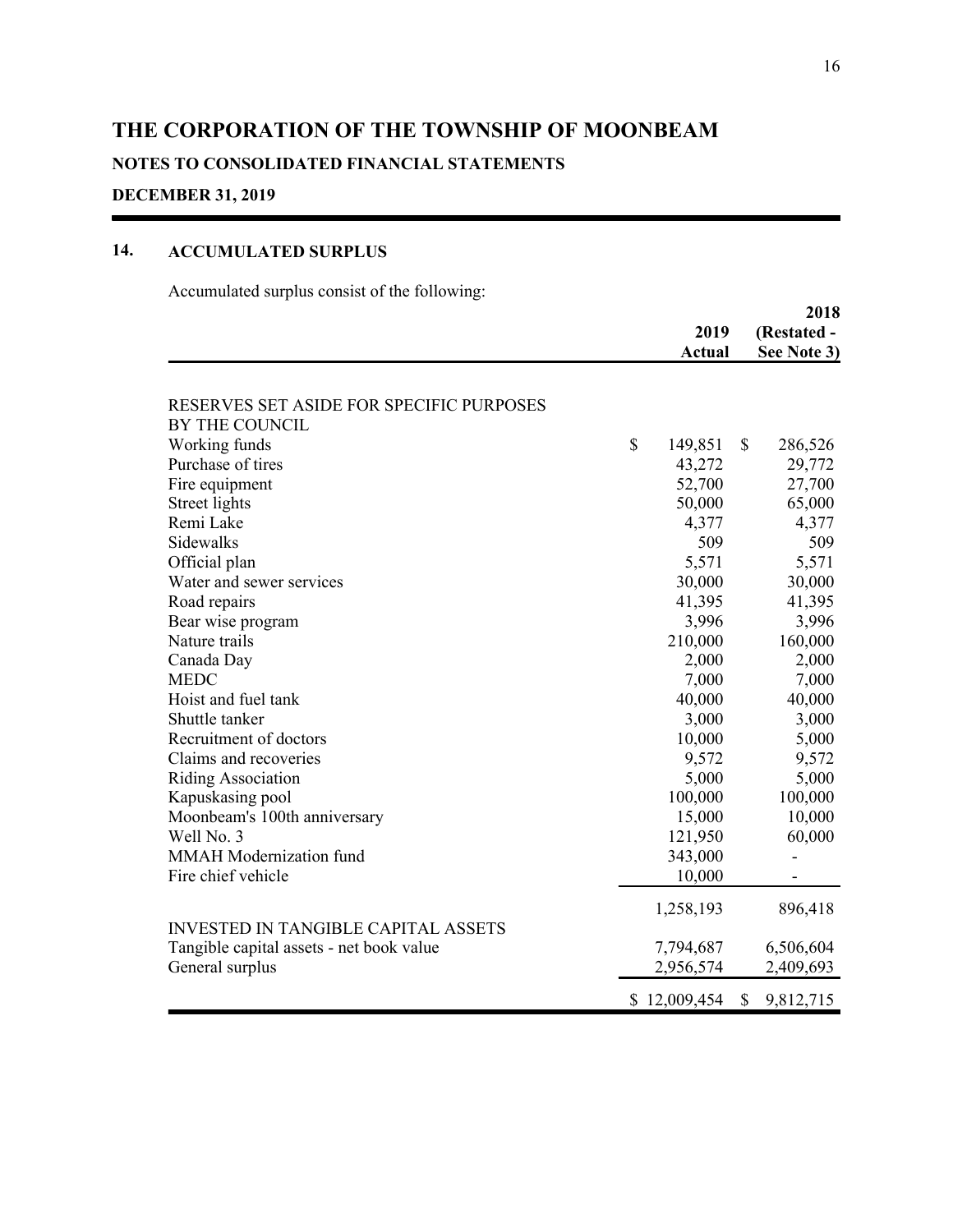## **NOTES TO CONSOLIDATED FINANCIAL STATEMENTS**

## **DECEMBER 31, 2019**

## **15. COMMITMENTS**

The municipality has entered into the following long-term agreements:

- (i) Heart and Soul Foundation The municipality is committed to pay \$1,233/year as a pledge for a period of 20 years. At December 31, 2019, there are 3 years left to pay.
- (ii) Xerox Canada Ltd The municipality is committed to pay \$3,496/year for the lease of a photocopier for a period of 5.5 years. At December 31, 2019, there are 4 years left to pay.
- (iii) Sensenbrenner Hospital CT Scan The municipality is committed to pay \$10,000/year as a pledge for a period of 4 years. At December 31, 2019, there are 3 years left to pay.
- (iv) Ministry of Natural Resources and Forests (MNRF) Agreement starting on April 1st, 2019 and ending April 2023 to provide forest fire protection at an annual cost of \$4,225 in the first year and indexed to inflation in subsequent years.

## **16. CONTINGENCY**

The municipality along with the Town of Kapuskasing manages and operates the Kapuskasing-Moonbeam Landfill Site Management Board (the Board). The net cost of the site was shared on a usage basis at the following rates:

|                                                           | 2019    | 2018   |
|-----------------------------------------------------------|---------|--------|
| <b>LANDFILL</b>                                           |         |        |
| Town of Kapuskasing                                       | 43 $\%$ | 42 %   |
| Township of Moonbeam                                      | $6\%$   | $5\%$  |
| Rayonier Advanced Materials Inc. (previously Tembec Inc.) | 51 %    | 53 %   |
| <b>RECYCLING</b>                                          |         |        |
| Town of Kapuskasing                                       | $82\%$  | 83 %   |
| Township of Moonbeam                                      | $18\%$  | $17\%$ |

The following represents a summary of the net debt due by the Board at December 31:

|                                             | 2019               | 2018       |
|---------------------------------------------|--------------------|------------|
|                                             |                    |            |
| <b>FINANCIAL ASSETS</b>                     |                    |            |
| Cash and investments                        | \$<br>1,826,972 \$ | 2,076,356  |
| Accounts receivable                         | 503,371            | 348,152    |
|                                             | 2,330,343          | 2,424,508  |
| <b>LIABILITIES</b>                          |                    |            |
| Accounts payable                            | 121,363            | 334,403    |
| Landfill closure and post-closure liability | 2,517,872          | 2,417,487  |
|                                             | 2,639,235          | 2,751,890  |
| <b>NET DEBT</b>                             | $(308, 892)$ \$    | (327, 382) |
|                                             |                    |            |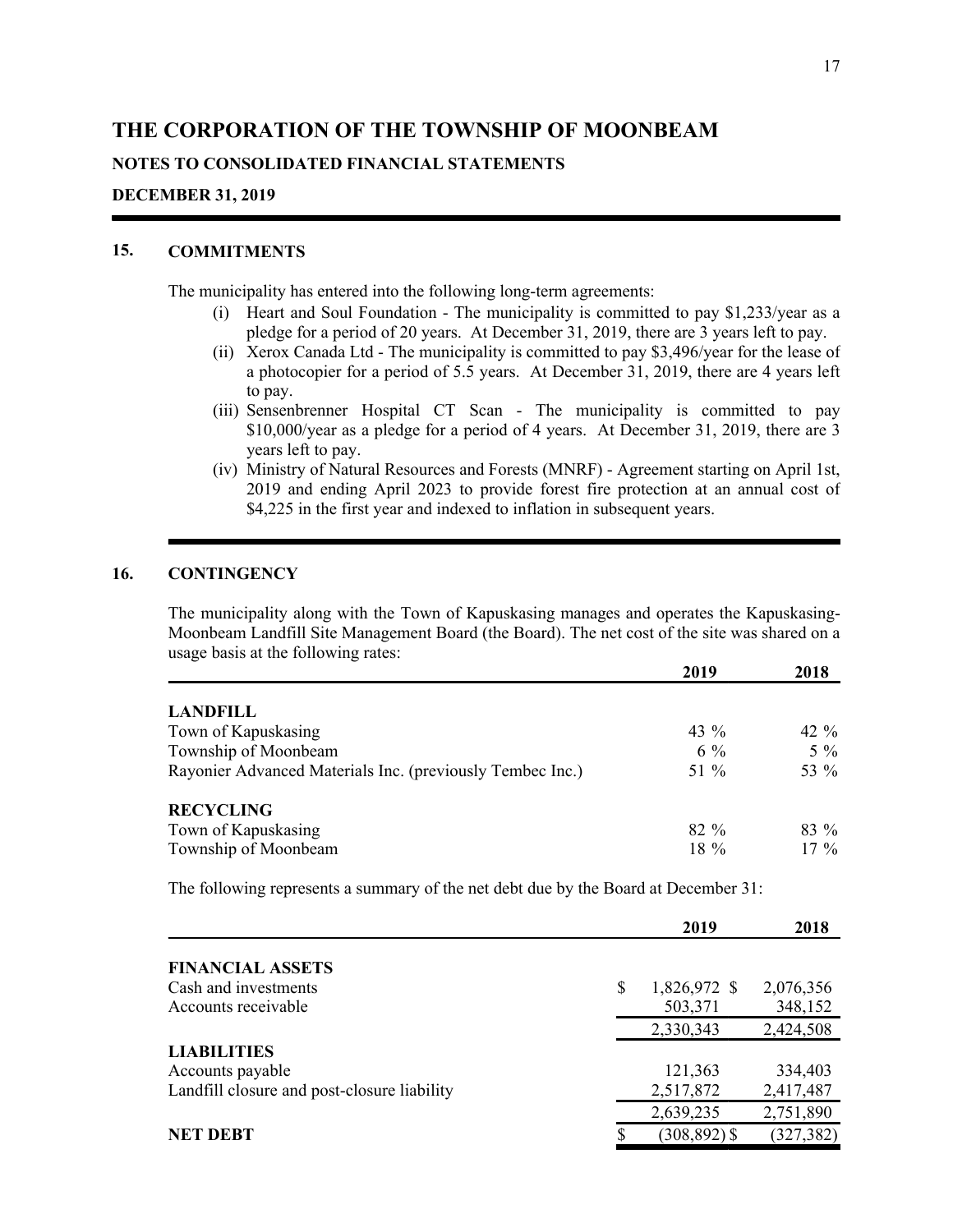## **NOTES TO CONSOLIDATED FINANCIAL STATEMENTS**

## **DECEMBER 31, 2019**

## **16. CONTINGENCY, (CONT'D)**

Canadian Public Sector Accounting Standards and guidelines provided by the Ministry of Municipal Affairs require that landfill operators accrue for the future costs of landfill closure and post-closure on an annual basis. The Board is liable for the closing of this landfill site and postclosure costs for monitoring, reporting and maintenance on an annual basis for an estimated period of 25 years following the closure of the site. Closure and post-closure costs include final covering and landscaping, testing of ground water, environmental monitoring, site inspections and site maintenance. The annual charge should be calculated by dividing the estimated closure costs by the estimated life of the landfill (volumetric capacity or years of service remaining) and charging that amount to operations.

The expected remaining life of the landfill is 10 years and the total estimated capacity of the landfill site is approximately 960,000 metric tons. Cumulative metric tons to date amount to approximately 525,000.

The latest estimate provides for a liability of \$2,517,872 (2018 - \$2,417,487) and a current charge of \$100,385 (2018 - \$105,605). The estimated total liability is based on the sum of discounted cash flows for closure and post-closure activities for 25 years after closure using a discount rate of 3%.

|                                                                                                      |                           | Moonbeam's       |
|------------------------------------------------------------------------------------------------------|---------------------------|------------------|
|                                                                                                      | Total                     | share at $6\%$   |
| Provision for landfill closure and post-closure costs<br>Landfill closure and post-closure liability | 100.385 S<br>2,517,872 \$ | 6,023<br>151.072 |

The Board's net debt as at December 31, 2019 is \$308,892 (2018 - \$327,382). Neither the provision for the future costs or the net debt have been reflected in these financial statements.

## **17. RELATED PARTY DISCLOSURES AND INTER-ENTITY TRANSACTIONS**

In the normal course of its transactions, the municipality has entered in service or purchase agreements with related parties and/or inter-entities.

Transactions carried out by the municipality with related parties and/or inter-entities are carried out at their exchange value. Following the analysis of Standard PS 220 and PS 3420, no additional disclosure is required.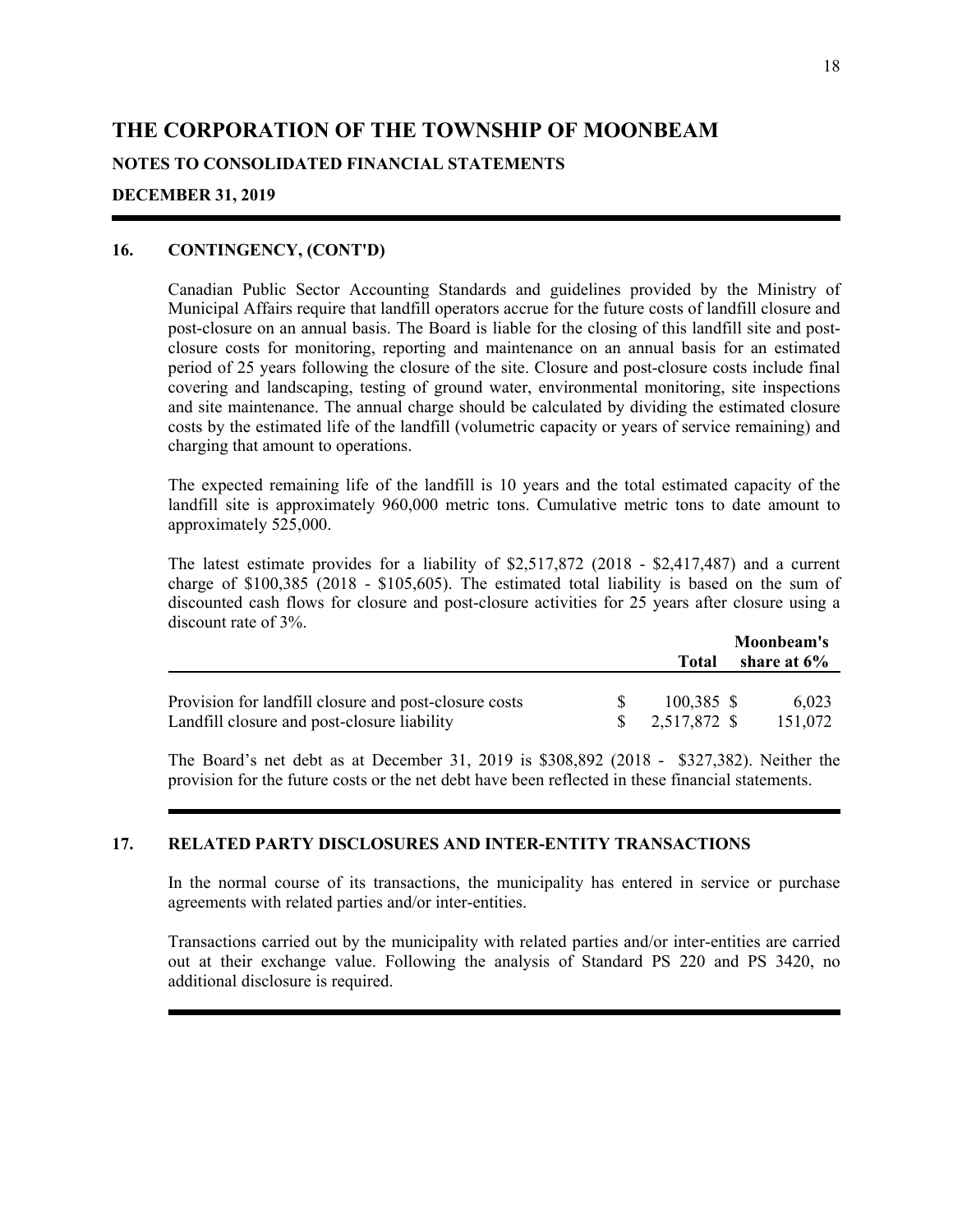## **NOTES TO CONSOLIDATED FINANCIAL STATEMENTS**

## **DECEMBER 31, 2019**

## **18. SEGMENTED INFORMATION**

The municipality is a municipal government institution that provides a range of services to its citizens. Municipal services are reported by function and their activities are separately disclosed in the Schedule of Segmented Information (pages 21 - 22). The nature of the segments and the activities they encompass are as follows:

## *General Government services*

General government consists of the activities of Council and general financial and administrative management of the municipality and its programs and services.

#### *Protection Services*

Protection services include police and fire services.

#### *Transportation Services*

Transportation services include construction and maintenance of the municipality's roads and bridges, winter control and street lighting.

#### *Environmental Services*

This function is responsible for providing water and sewer services to certain areas within the municipality. It is also responsible for providing waste collection, waste disposal and recycling services.

## *Health Services*

Health services consists of the activities of the cemetery and other medical services.

#### *Social and Family Services*

This function provides general assistance for social and family services.

#### *Recreation and Cultural Services*

Recreation and cultural services provide indoor and outdoor recreational facilities and programs and library services.

#### *Planning and Development Services*

The planning and development services function manages commercial, industrial and residential development within the municipality.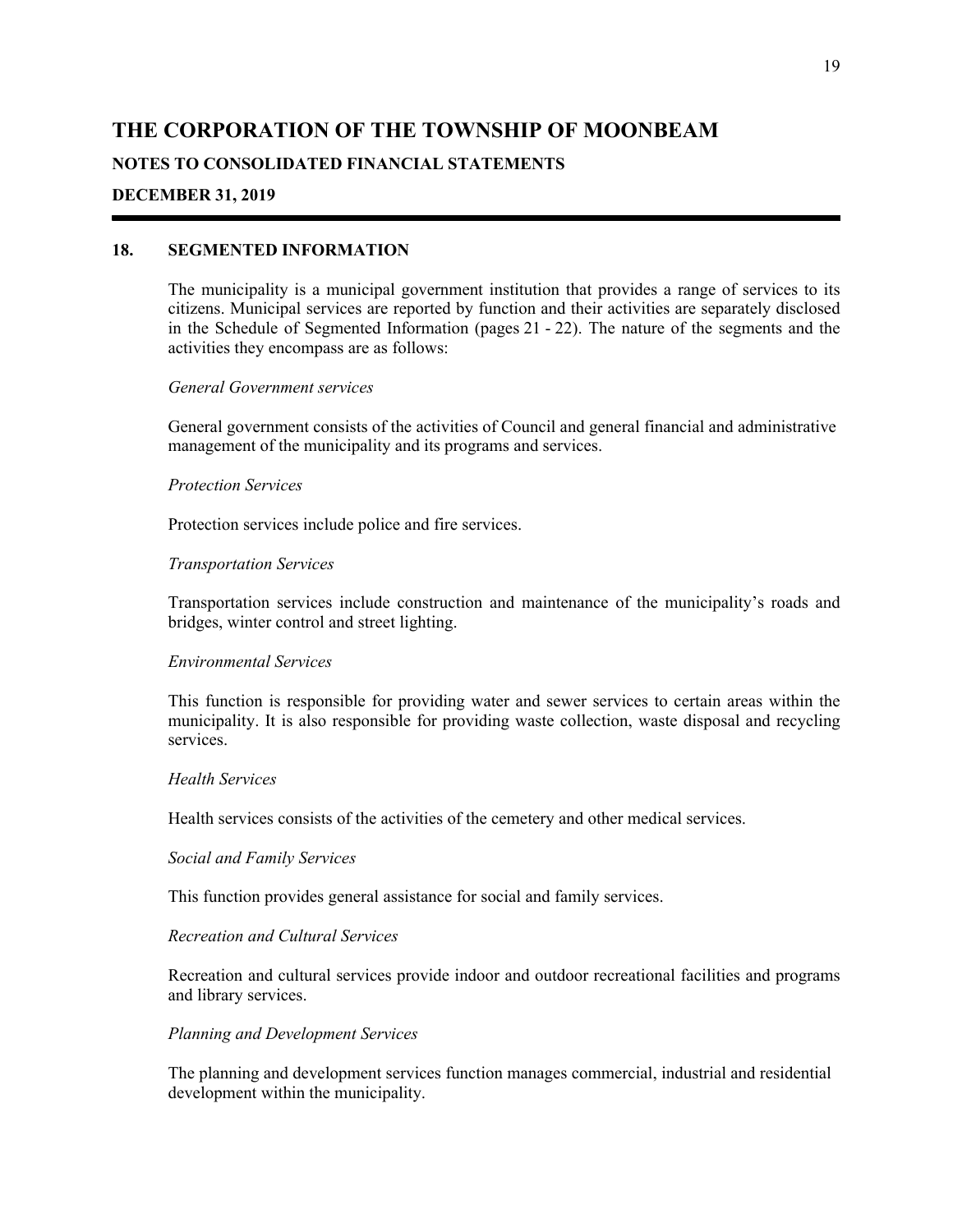## **NOTES TO CONSOLIDATED FINANCIAL STATEMENTS**

## **DECEMBER 31, 2019**

## **18. SEGMENTED INFORMATION, (CONT'D)**

The accounting policies used in these segments are the same as those described in note 2. For each reported segment, revenues and expenses represent amounts that are directly attributable to each segment. Tax revenues are reported as part of General Government.

## **19. BUDGET AMOUNTS**

The 2019 budget for the municipality was adopted by Council on June 5th, 2019. It was not prepared on a basis consistent with Public Sector Accounting Standards that were used to report actual results. The budget was prepared on a modified accrual basis while Public Sector Accounting Standards require a full accrual basis. These budget figures treated all tangible capital asset purchases as expenses, did not include amortization expense on tangible capital assets, treated repayment of the principal portion of the long-term debt as expenses and included transfers from reserves. As a result, the budget figures presented on the Consolidated Statement of Operations and Accumulated Surplus are adjusted as follows: **Approved budget:**

| <b>Budgeted Annual Surplus</b>                          |           |
|---------------------------------------------------------|-----------|
| Adjustments:                                            |           |
| Transfers to reserves                                   | 346,777   |
| Tangible capital assets expenses                        | 2,127,201 |
| Principal payment on long-term debt                     | 49,747    |
| <b>Budgeted Annual Surplus per financial statements</b> | 2,523,725 |

## **20. COMPARATIVE FIGURES**

The prior year Consolidated Financial Statements have been reclassified, where applicable, to conform to the presentation used in the current year. These changes do not affect prior year surplus/deficit.

## **21. SUBSEQUENT EVENTS**

On March 11, 2020, the World Health Organization categorized COVID-19 as a pandemic. The potential economic effects within the corporation's environment and in the global markets, possible disruption in supply chains, and measures being introduced at various levels of government to curtail the spread of the virus (such as travel restrictions, closures of non-essential municipal and private operations, imposition of quarantines and social distancing) will have a material impact on the Municipality's operations. The extent of the future impact of this outbreak and related containment measures on the corporation's operations cannot be reliably estimated at this time.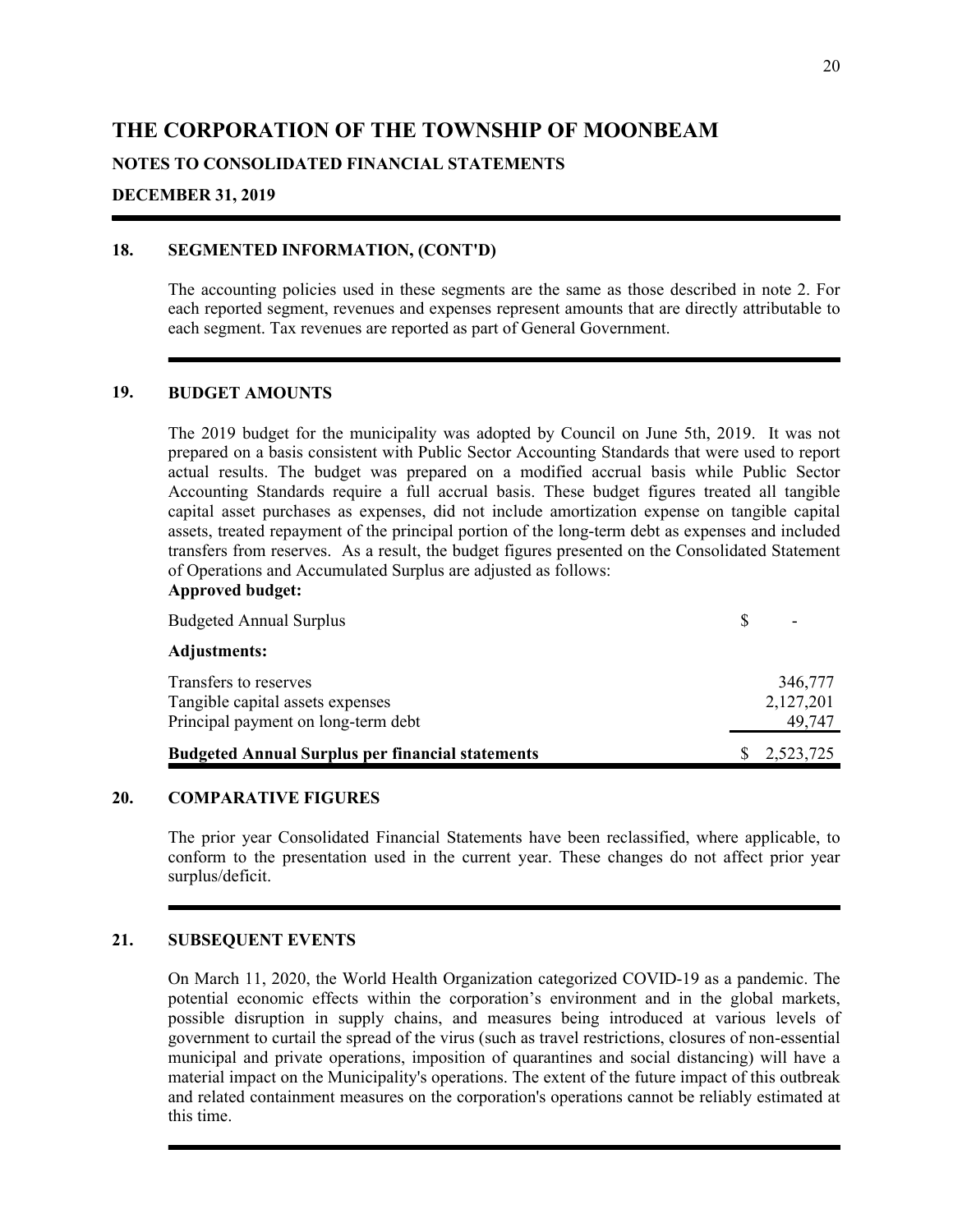## **SEGMENTED INFORMATION**

|                                           |    | General<br>Government<br><b>Services</b> | Protection<br><b>Services</b> | Trans-<br>portation<br><b>Services</b> |              | mental<br><b>Services</b> |               | <b>Environ- Health, Social</b><br>and Family<br><b>Services</b> |      | <b>Recreation Planning and</b><br>and Cultural<br><b>Services</b> | Development<br><b>Services</b> | 2019<br>Actual |     | 2018<br>(Restated -<br>See Note 3) |
|-------------------------------------------|----|------------------------------------------|-------------------------------|----------------------------------------|--------------|---------------------------|---------------|-----------------------------------------------------------------|------|-------------------------------------------------------------------|--------------------------------|----------------|-----|------------------------------------|
| <b>REVENUES</b>                           |    |                                          |                               |                                        |              |                           |               |                                                                 |      |                                                                   |                                |                |     |                                    |
| Taxation                                  | S. | 2,322,840 \$                             |                               | \$<br>$\blacksquare$                   | $\mathbb{S}$ |                           | $\mathsf{\$}$ |                                                                 | $\$$ |                                                                   | \$<br>$\blacksquare$           | \$2,322,840    | \$. | 2,200,804                          |
| User charges<br>Government<br>transfers - |    |                                          |                               |                                        |              | 216,176                   |               |                                                                 |      |                                                                   |                                | 216,176        |     | 210,967                            |
| operations                                |    | 979,500                                  |                               | 78,371                                 |              | $\blacksquare$            |               |                                                                 |      | 14,201                                                            | 4,200                          | 1,076,272      |     | 1,094,721                          |
| Other revenues                            |    | 215,035                                  |                               |                                        |              |                           |               |                                                                 |      | 8,605                                                             | 4,791                          | 228,431        |     | 193,425                            |
|                                           |    | 3,517,375                                |                               | 78,371                                 |              | 216,176                   |               | $\blacksquare$                                                  |      | 22,806                                                            | 8,991                          | 3,843,719      |     | 3,699,917                          |
|                                           |    |                                          |                               |                                        |              |                           |               |                                                                 |      |                                                                   |                                |                |     |                                    |
| <b>EXPENSES</b>                           |    |                                          |                               |                                        |              |                           |               |                                                                 |      |                                                                   |                                |                |     |                                    |
| Salaries and                              |    |                                          |                               |                                        |              |                           |               |                                                                 |      |                                                                   |                                |                |     |                                    |
| benefits                                  |    | 258,139                                  | 40,986                        | 330,070                                |              | 173,340                   |               | 3,176                                                           |      | 230,128                                                           |                                | 1,035,839      |     | 1,021,060                          |
| Materials                                 |    | 223,284                                  | 68,507                        | 461,580                                |              | 171,403                   |               | 5,380                                                           |      | 169,548                                                           | 71,649                         | 1,171,351      |     | 1,268,181                          |
| Contracted                                |    |                                          |                               |                                        |              |                           |               |                                                                 |      |                                                                   |                                |                |     |                                    |
| services<br>Interest on long-             |    | 27,588                                   | 7,477                         | $\blacksquare$                         |              |                           |               | 6,427                                                           |      |                                                                   | 29,986                         | 71,478         |     | 105,557                            |
| term debt                                 |    |                                          | 883                           | 1,400                                  |              |                           |               |                                                                 |      | 761                                                               |                                | 3,044          |     | 4,824                              |
| External transfers                        |    |                                          | 223,018                       |                                        |              |                           |               | 404,102                                                         |      |                                                                   |                                | 627,120        |     | 575,698                            |
| Amortization                              |    | 15,528                                   | 56,175                        | 112,856                                |              | 126,422                   |               | 659                                                             |      | 80,357                                                            |                                | 391,997        |     | 285,260                            |
|                                           |    | 524,539                                  | 397,046                       | 905,906                                |              | 471,165                   |               | 419,744                                                         |      | 480,794                                                           | 101,635                        | 3,300,829      |     | 3,260,580                          |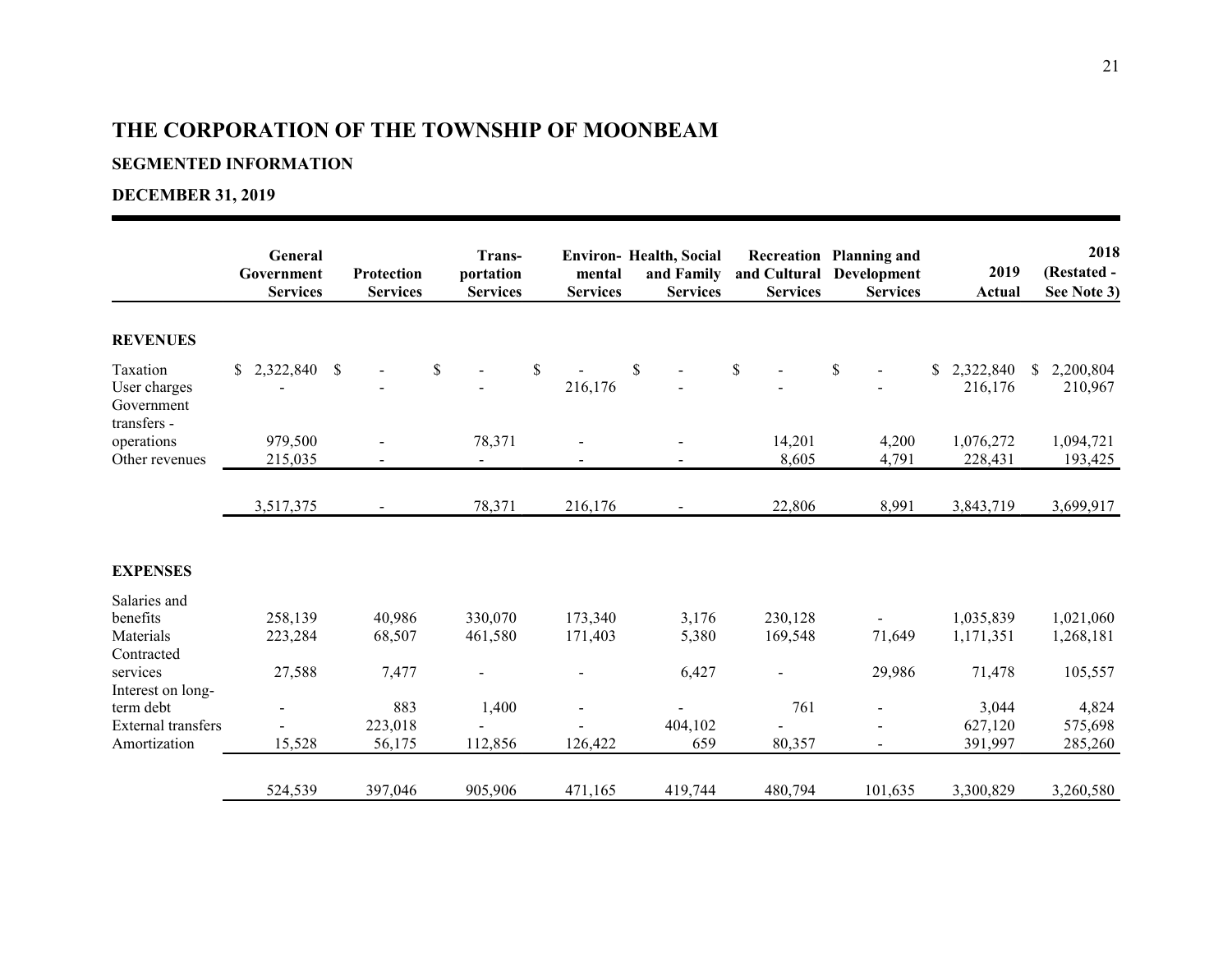## **SEGMENTED INFORMATION**

|                                                                                                            | General<br>Government<br><b>Services</b> | Protection<br><b>Services</b> | Trans-<br>portation<br><b>Services</b> | mental<br><b>Services</b> |              | <b>Environ- Health, Social</b><br><b>Services</b> | <b>Recreation Planning and</b><br>and Family and Cultural Development<br><b>Services</b> | <b>Services</b> | 2019<br>Actual |              | 2018<br>(Restated -<br>See Note 3) |
|------------------------------------------------------------------------------------------------------------|------------------------------------------|-------------------------------|----------------------------------------|---------------------------|--------------|---------------------------------------------------|------------------------------------------------------------------------------------------|-----------------|----------------|--------------|------------------------------------|
| <b>REVENUES</b><br><b>OVER</b><br><b>EXPENSES</b><br><b>(EXPENSES)</b><br><b>OVER</b><br><b>REVENUES</b> ) | 2,992,836                                | (397, 046)                    | (827, 535)                             | (254,989)                 |              | (419, 744)                                        | (457,988)                                                                                | (92, 644)       | 542,890        |              | 439,337                            |
| <b>OTHER</b><br>Government<br>transfers - capital                                                          |                                          |                               |                                        | 1,653,849                 |              |                                                   |                                                                                          |                 | 1,653,849      |              | 96,809                             |
| <b>ANNUAL</b><br><b>SURPLUS</b><br>(DEFICIT)                                                               | $$2,992,836$ \;                          | $(397,046)$ \$                | $(827,535)$ \$                         | 1,398,860                 | $\mathbb{S}$ | $(419,744)$ \$                                    | $(457,988)$ \$                                                                           | $(92, 644)$ \$  | 2,196,739      | <sup>S</sup> | 536,146                            |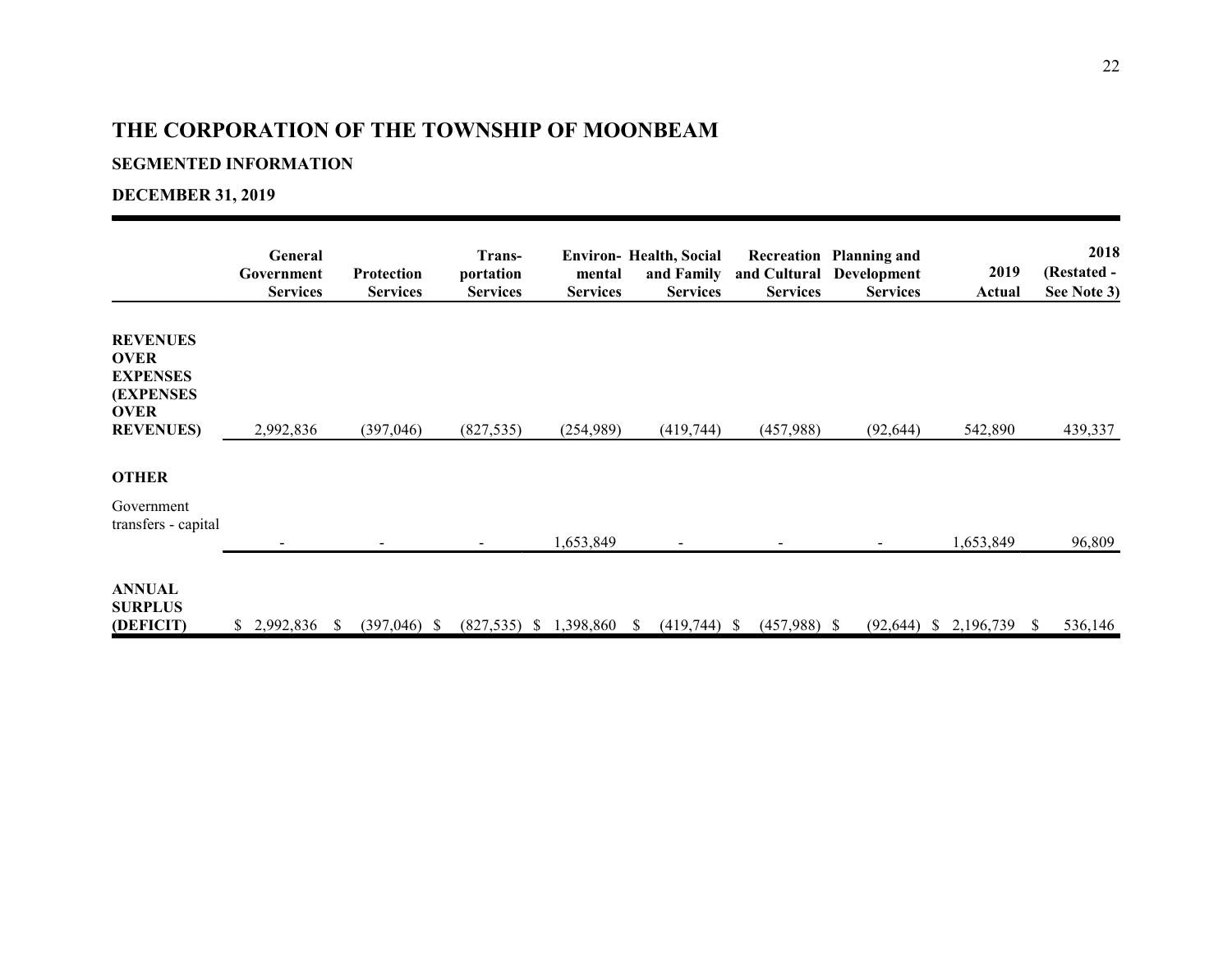# **SCHEDULE OF REVENUES**

|                                                                                                                                                                                   | <b>Budget</b><br>(Note 19)                                         |              | 2019<br><b>Actual</b>                                               |               | 2018<br>(Restated -<br>See Note 3)                                 |
|-----------------------------------------------------------------------------------------------------------------------------------------------------------------------------------|--------------------------------------------------------------------|--------------|---------------------------------------------------------------------|---------------|--------------------------------------------------------------------|
| <b>TAXATION</b>                                                                                                                                                                   |                                                                    |              |                                                                     |               |                                                                    |
| Municipal Taxation<br><b>Education Taxation</b><br>Municipal Supplementary Taxation<br>Municipal Write-offs                                                                       | \$<br>2,273,452<br>484,574<br>15,000<br>(6,000)                    | \$           | 2,273,016<br>485,556<br>28,381<br>(13,044)                          | <sup>\$</sup> | 2,137,441<br>484,740<br>40,139<br>(11,771)                         |
| Payments in Lieu of Taxes                                                                                                                                                         | 2,767,026<br>33,400                                                |              | 2,773,909<br>34,487                                                 |               | 2,650,549<br>34,995                                                |
| <b>TOTAL LEVIED</b><br><b>LESS: LEVIED FOR SCHOOL BOARDS</b>                                                                                                                      | 2,800,426<br>(484, 574)                                            |              | 2,808,396<br>(485, 556)                                             |               | 2,685,544<br>(484,740)                                             |
|                                                                                                                                                                                   | 2,315,852                                                          |              | 2,322,840                                                           |               | 2,200,804                                                          |
| <b>USER CHARGES</b>                                                                                                                                                               | 215,186                                                            |              | 216,176                                                             |               | 210,967                                                            |
| <b>GOVERNMENT TRANSFERS - OPERATIONS</b>                                                                                                                                          |                                                                    |              |                                                                     |               |                                                                    |
| Ontario Municipal Partnership Funds<br>Library<br><b>Employment</b> projects<br>Ontario Cannabis Legalization Implementation Fund<br>Economic development<br>Federal gas tax fund | 964,500<br>5,058<br>20,000<br>10,000<br>74,688<br>1,074,246        |              | 964,500<br>5,058<br>9,143<br>15,000<br>4,200<br>78,371<br>1,076,272 |               | 995,300<br>5,058<br>22,942<br>71,421<br>1,094,721                  |
| <b>OTHER REVENUES</b>                                                                                                                                                             |                                                                    |              |                                                                     |               |                                                                    |
| Penalty and interest on taxes<br>Licences, permits and fines<br>Provincial Offences Act<br>Interest on investment<br>Rentals<br>Sales and other                                   | 55,500<br>34,400<br>21,025<br>17,000<br>6,000<br>92,288<br>226,213 |              | 48,401<br>12,154<br>25,540<br>37,505<br>4,419<br>100,412<br>228,431 |               | 44,195<br>12,960<br>19,864<br>28,716<br>6,196<br>81,494<br>193,425 |
| <b>TOTAL REVENUES</b>                                                                                                                                                             | \$<br>3,831,497                                                    | $\mathbb{S}$ | 3,843,719                                                           | $\mathbb{S}$  | 3,699,917                                                          |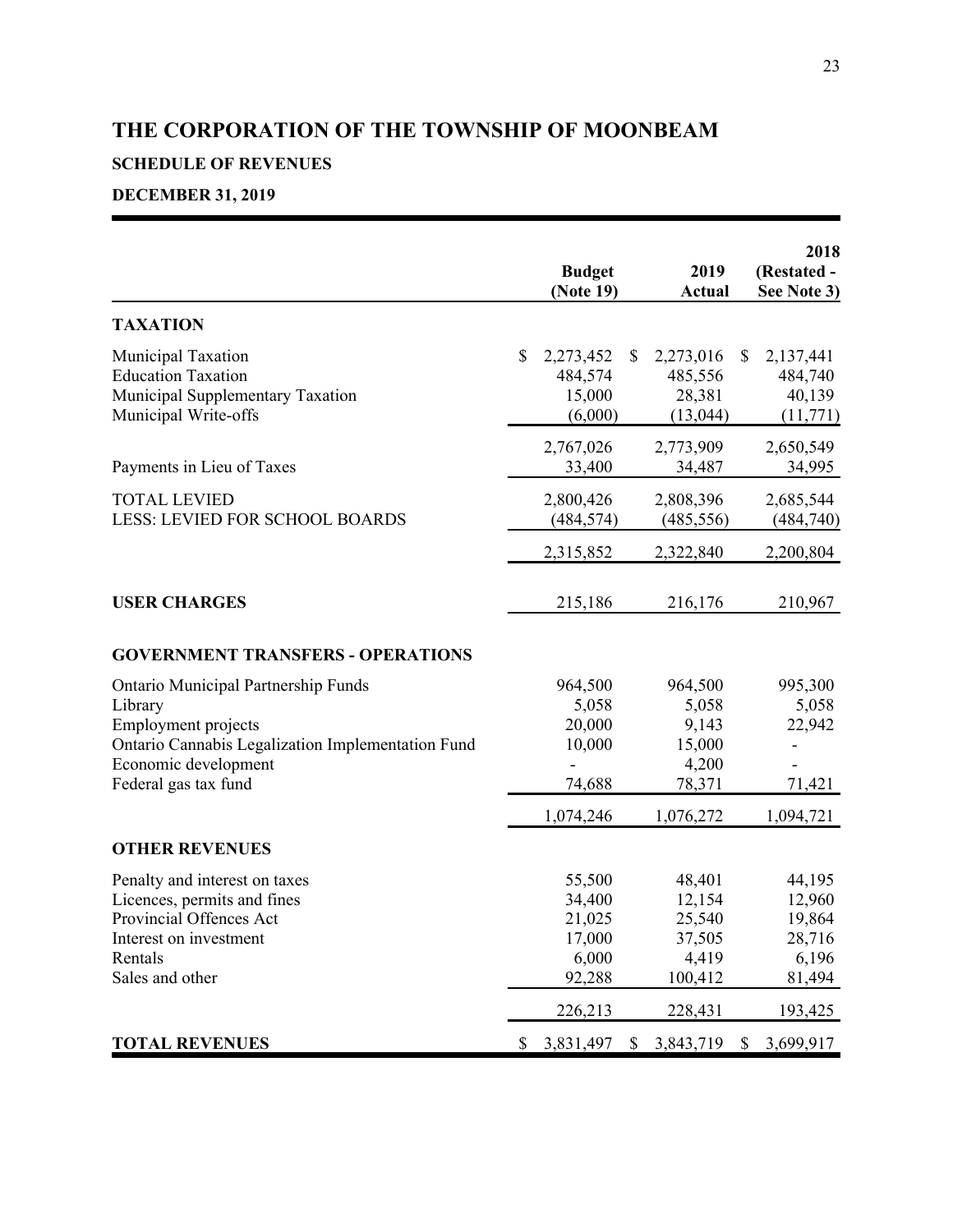# **SCHEDULE OF EXPENSES**

|                                                           | <b>Budget</b><br>(Note 19)   | 2019<br><b>Actual</b>             | 2018<br>(Restated -<br>See Note 3) |
|-----------------------------------------------------------|------------------------------|-----------------------------------|------------------------------------|
| <b>GENERAL GOVERNMENT SERVICES</b>                        |                              |                                   |                                    |
| MEMBERS OF COUNCIL                                        |                              |                                   |                                    |
| Salaries and benefits<br>Materials                        | \$<br>36,260<br>21,188       | $\mathcal{S}$<br>37,305<br>21,176 | $\mathbb{S}$<br>28,925<br>16,209   |
|                                                           | 57,448                       | 58,481                            | 45,134                             |
| <b>GENERAL ADMINISTRATION</b>                             |                              |                                   |                                    |
| Salaries and benefits<br>Materials<br>Contracted services | 201,116<br>242,083<br>27,588 | 220,834<br>167,956<br>27,588      | 248,380<br>179,106<br>27,222       |
|                                                           | 470,787                      | 416,378                           | 454,708                            |
| <b>MUNICIPAL BUILDING</b>                                 |                              |                                   |                                    |
| Materials                                                 | 57,694                       | 34,152                            | 32,881                             |
| <b>AMORTIZATION</b>                                       |                              | 15,528                            | 10,643                             |
|                                                           | \$<br>585,929                | \$<br>524,539                     | \$<br>543,366                      |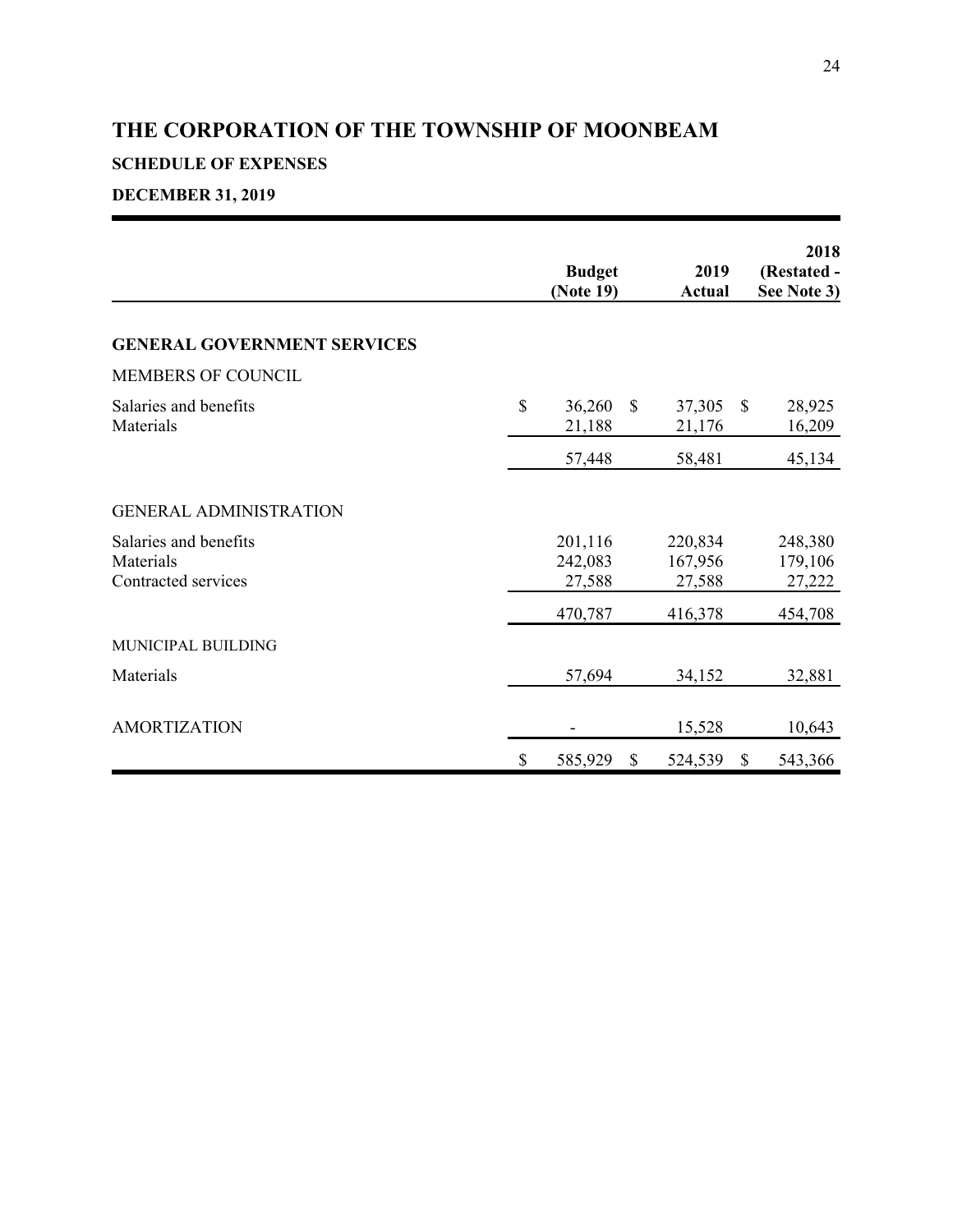# **SCHEDULE OF EXPENSES**

|                                                                                         |              | <b>Budget</b><br>(Note 19) |          | 2019<br><b>Actual</b>            |                           | 2018<br>(Restated -<br>See Note 3)  |
|-----------------------------------------------------------------------------------------|--------------|----------------------------|----------|----------------------------------|---------------------------|-------------------------------------|
|                                                                                         |              |                            |          |                                  |                           |                                     |
| PROTECTION SERVICES                                                                     |              |                            |          |                                  |                           |                                     |
| <b>FIRE</b>                                                                             |              |                            |          |                                  |                           |                                     |
| Salaries and benefits<br>Materials<br>Contracted services<br>Interest on long-term debt | \$           | 48,220<br>84,031<br>4,500  | - \$     | 40,986<br>62,992<br>4,224<br>883 | $\mathcal{S}$             | 53,380<br>91,742<br>23,756<br>1,399 |
|                                                                                         |              | 136,751                    |          | 109,085                          |                           | 170,277                             |
| <b>POLICING</b>                                                                         |              |                            |          |                                  |                           |                                     |
| <b>External transfers</b>                                                               |              | 224,758                    |          | 223,018                          |                           | 227,130                             |
|                                                                                         |              |                            |          |                                  |                           |                                     |
| <b>EMERGENCY MEASURES</b>                                                               |              |                            |          |                                  |                           |                                     |
| <b>Contracted Services</b>                                                              |              | 2,885                      |          | 3,253                            |                           | 2,848                               |
| <b>CONSERVATION AUTHORITY</b>                                                           |              |                            |          |                                  |                           |                                     |
| Materials                                                                               |              | 9,000                      |          | 5,515                            |                           | 6,820                               |
| <b>AMORTIZATION</b>                                                                     |              |                            |          | 56,175                           |                           | 56,098                              |
|                                                                                         | $\mathbb{S}$ | 373,394                    | <b>S</b> | 397,046                          | $\boldsymbol{\mathsf{S}}$ | 463,173                             |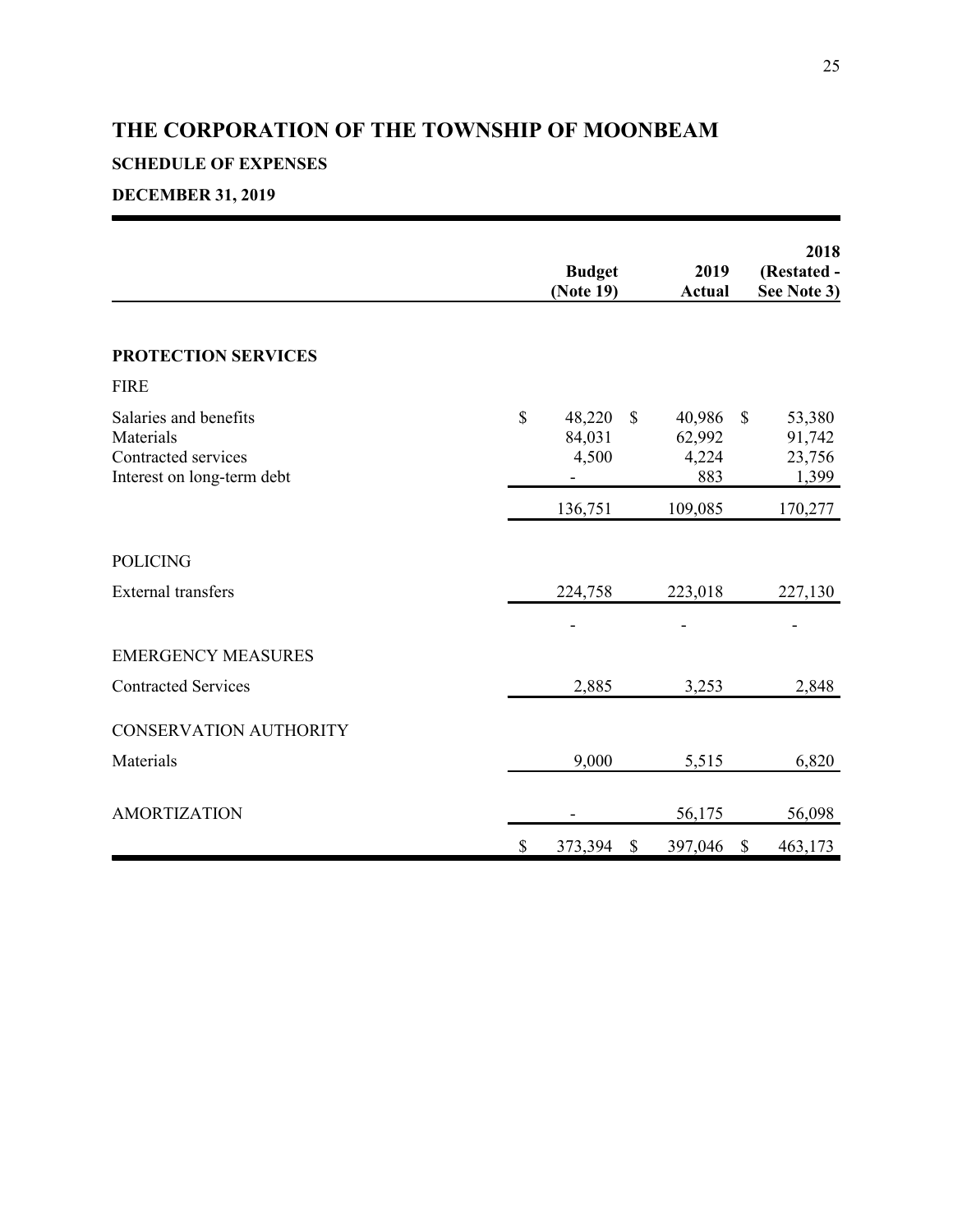# **SCHEDULE OF EXPENSES**

|                                                                  | <b>Budget</b><br>(Note 19) | 2019<br><b>Actual</b>             |              | 2018<br>(Restated -<br>See Note 3) |
|------------------------------------------------------------------|----------------------------|-----------------------------------|--------------|------------------------------------|
| <b>TRANSPORTATION SERVICES</b>                                   |                            |                                   |              |                                    |
| <b>ROADWAYS</b>                                                  |                            |                                   |              |                                    |
| Salaries and benefits<br>Materials<br>Interest on long-term debt | \$<br>328,173<br>526,628   | \$<br>330,070<br>439,832<br>1,400 | $\mathbb{S}$ | 327,803<br>330,347<br>2,219        |
|                                                                  | 854,801                    | 771,302                           |              | 660,369                            |
| <b>STREET LIGHTING</b>                                           |                            |                                   |              |                                    |
| Materials                                                        | 25,000                     | 21,748                            |              | 30,695                             |
| <b>AMORTIZATION</b>                                              |                            | 112,856                           |              | 63,731                             |
|                                                                  | \$<br>879,801              | \$<br>905,906                     | \$           | 754,795                            |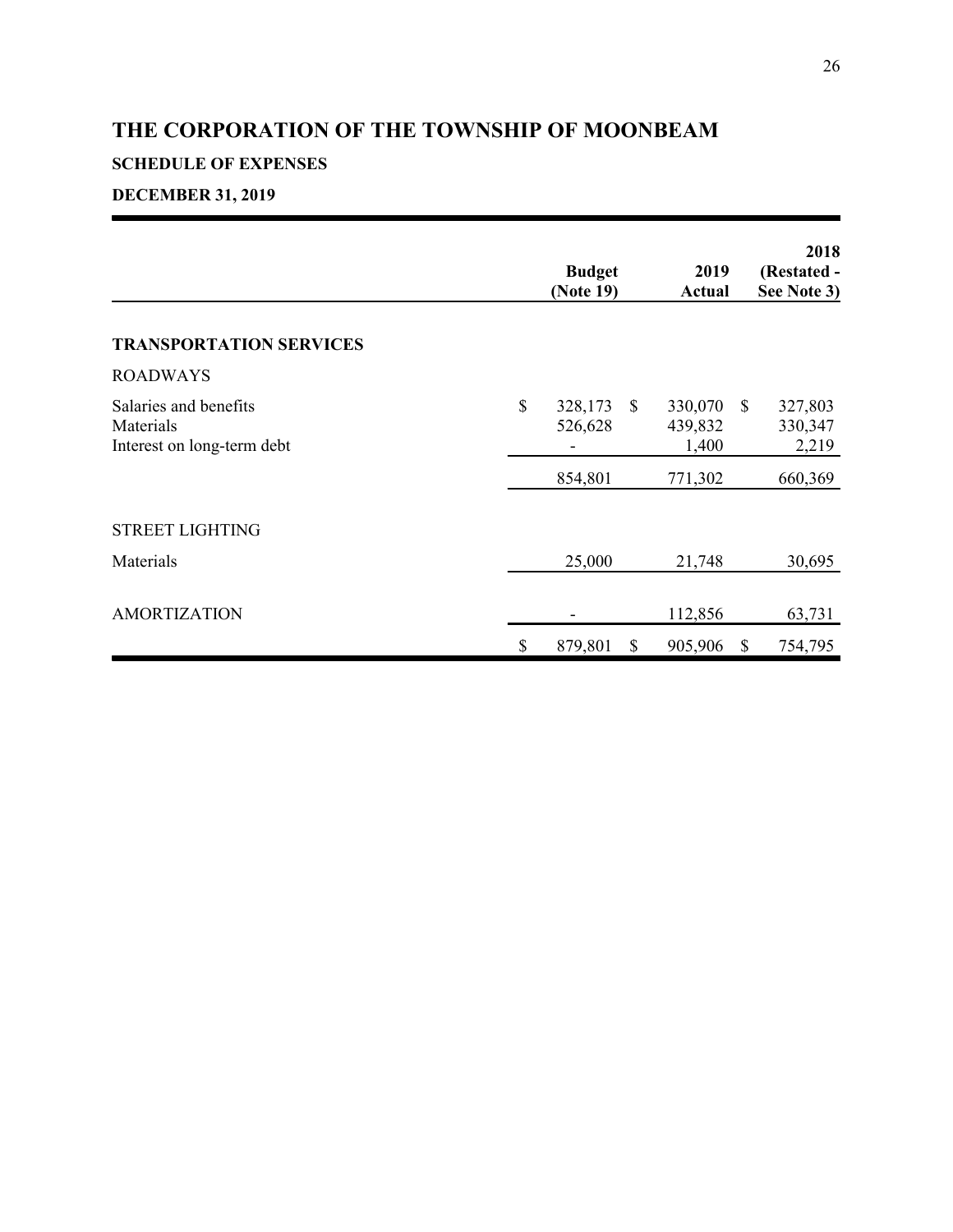# **SCHEDULE OF EXPENSES**

|                                                           |              | <b>Budget</b><br>(Note 19)       | 2019<br><b>Actual</b>                         | 2018<br>(Restated -<br>See Note 3) |
|-----------------------------------------------------------|--------------|----------------------------------|-----------------------------------------------|------------------------------------|
| <b>ENVIRONMENTAL SERVICES</b>                             |              |                                  |                                               |                                    |
| SANITARY SEWER SYSTEM                                     |              |                                  |                                               |                                    |
| Materials<br>Contracted services                          | $\mathbb{S}$ | 36,300<br>$\mathcal{S}$<br>8,000 | 7,897<br>$\overline{\phantom{a}}$             | 30,727<br>$\mathcal{S}$<br>8,000   |
|                                                           |              | 44,300                           | 7,897                                         | 38,727                             |
| <b>WATERWORKS SYSTEM</b>                                  |              |                                  |                                               |                                    |
| Salaries and benefits<br>Materials<br>Contracted services |              | 69,621<br>132,465<br>8,000       | 71,712<br>102,310<br>$\overline{\phantom{a}}$ | 68,763<br>117,949<br>8,000         |
|                                                           |              | 210,086                          | 174,022                                       | 194,712                            |
| <b>WASTE COLLECTION AND DISPOSAL</b>                      |              |                                  |                                               |                                    |
| Salaries and benefits<br>Materials                        |              | 97,288<br>125,422                | 101,628<br>61,196                             | 96,561<br>106,379                  |
|                                                           |              | 222,710                          | 162,824                                       | 202,940                            |
|                                                           |              |                                  |                                               |                                    |
| <b>AMORTIZATION</b>                                       |              |                                  | 126,422                                       | 94,074                             |
|                                                           | $\$$         | 477,096<br>\$                    | 471,165                                       | \$<br>530,453                      |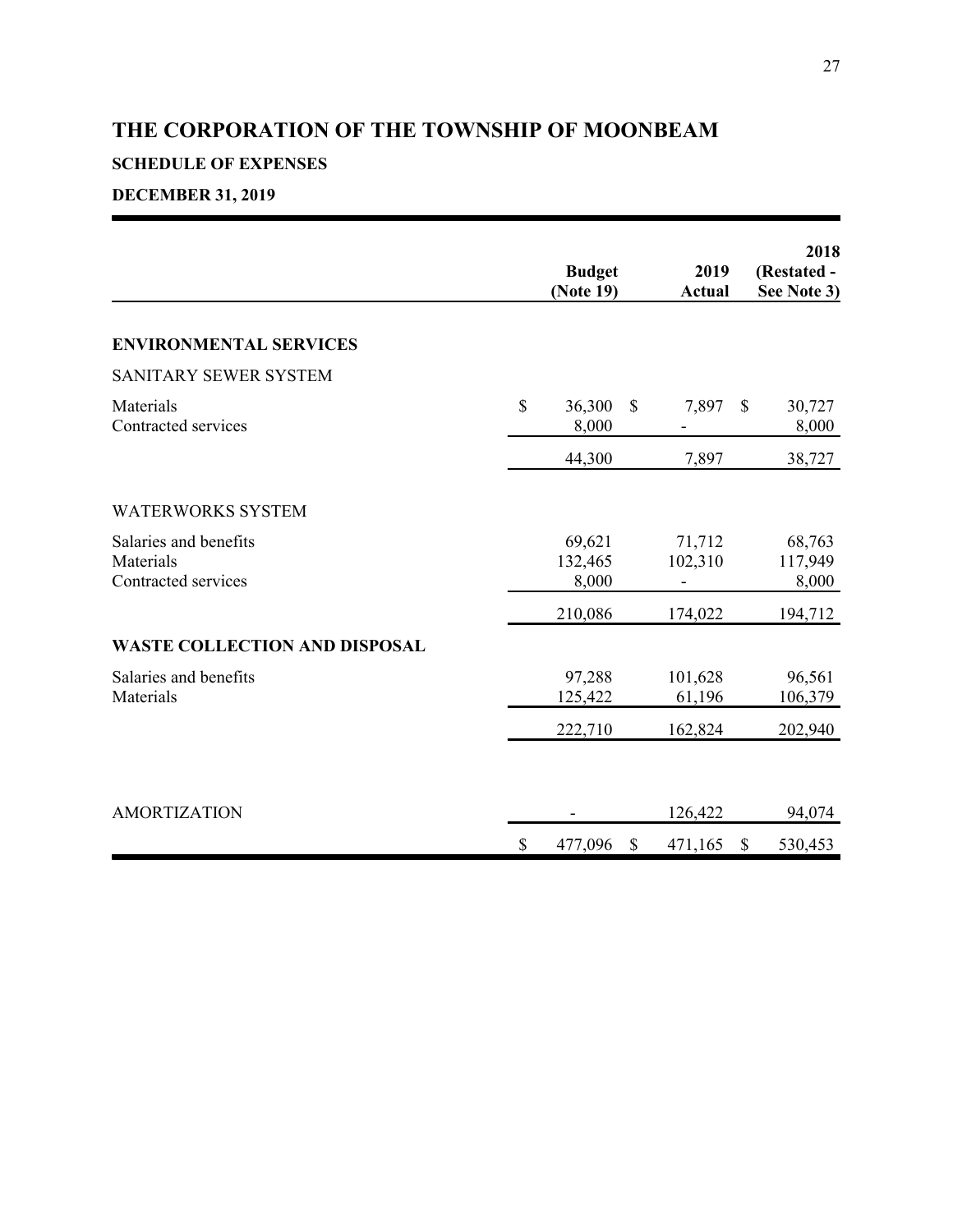# **SCHEDULE OF EXPENSES**

|                                    |              | <b>Budget</b><br>(Note 19) | 2019<br><b>Actual</b>    |                           | 2018<br>(Restated -<br>See Note 3) |
|------------------------------------|--------------|----------------------------|--------------------------|---------------------------|------------------------------------|
|                                    |              |                            |                          |                           |                                    |
| HEALTH, SOCIAL AND FAMILY SERVICES |              |                            |                          |                           |                                    |
| <b>HEALTH SERVICES</b>             |              |                            |                          |                           |                                    |
| PUBLIC HEALTH SERVICES             |              |                            |                          |                           |                                    |
| <b>External transfers</b>          | $\mathbb{S}$ | 44,047                     | \$<br>44,047             | \$                        | 37,943                             |
| <b>AMBULANCE SERVICES</b>          |              |                            |                          |                           |                                    |
| <b>External transfers</b>          |              | 110,554                    | 110,554                  |                           | 106,025                            |
| <b>CEMETERIES</b>                  |              |                            |                          |                           |                                    |
| Salaries and benefits              |              | 5,550                      | 3,176                    |                           | 2,711                              |
| Materials                          |              | 2,935                      | 5,380                    |                           | 39,757                             |
| Amortization                       |              |                            | 659                      |                           | 659                                |
|                                    |              | 8,485                      | 9,215                    |                           | 43,127                             |
| <b>HOSPITAL</b>                    |              |                            |                          |                           |                                    |
| <b>Contracted Services</b>         |              | 6,427                      | 6,427                    |                           | 4,517                              |
| <b>SOCIAL AND FAMILY SERVICES</b>  |              |                            |                          |                           |                                    |
| <b>GENERAL ASSISTANCE</b>          |              |                            |                          |                           |                                    |
| <b>External transfers</b>          |              | 216,349                    | 202,874                  |                           | 157,973                            |
| <b>ASSISTANCE TO AGED PERSONS</b>  |              |                            |                          |                           |                                    |
| <b>External transfers</b>          |              | 46,627                     | 46,627                   |                           | 46,627                             |
|                                    | $\mathbf S$  | 432,489                    | $\mathcal{S}$<br>419,744 | $\boldsymbol{\mathsf{S}}$ | 396,212                            |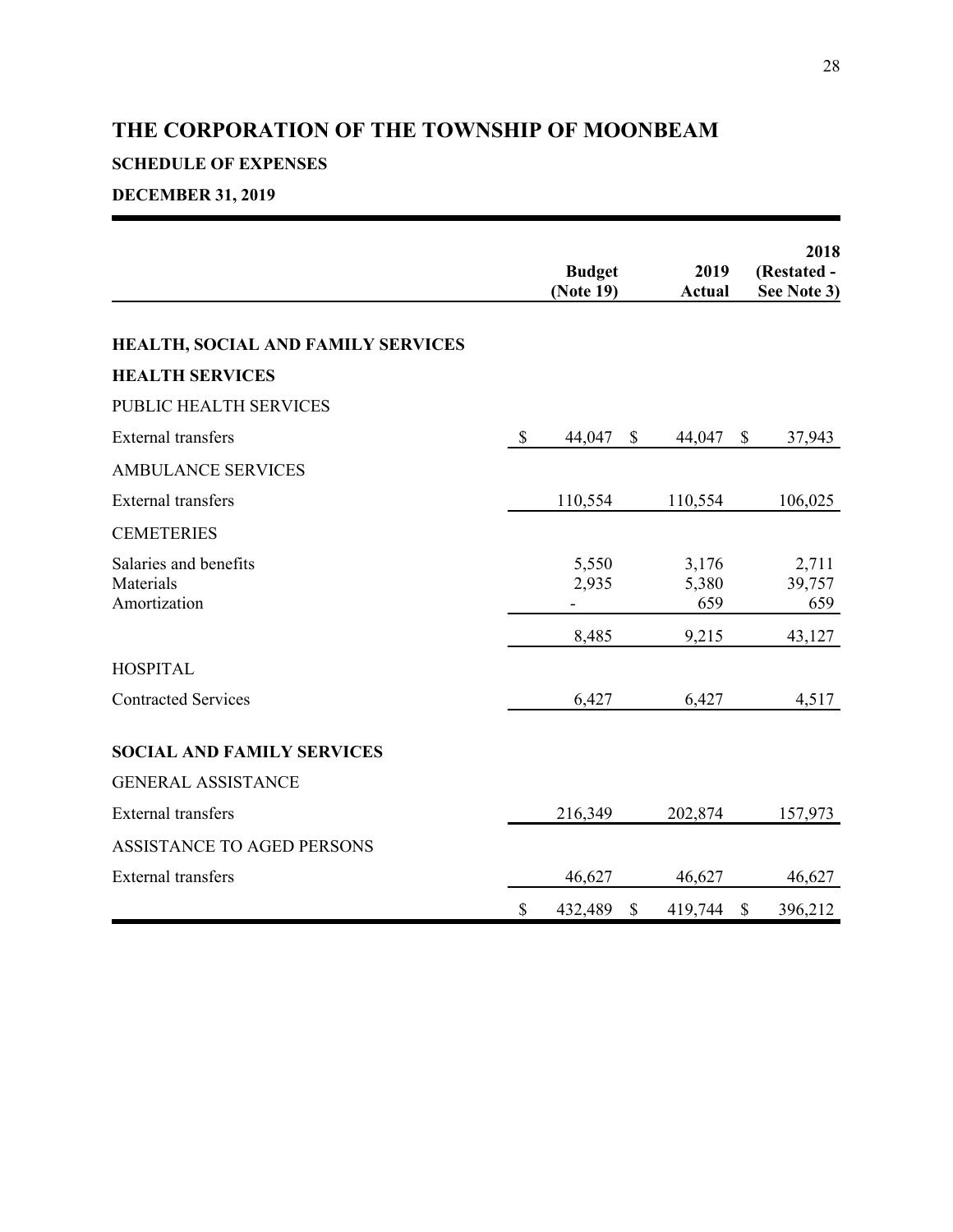# **SCHEDULE OF EXPENSES**

|                                                                                  | <b>Budget</b><br>(Note 19) |               | 2019<br><b>Actual</b>             |               | 2018<br>(Restated -<br>See Note 3) |
|----------------------------------------------------------------------------------|----------------------------|---------------|-----------------------------------|---------------|------------------------------------|
| <b>RECREATION AND CULTURAL SERVICES</b>                                          |                            |               |                                   |               |                                    |
| RECREATION PROGRAMS                                                              |                            |               |                                   |               |                                    |
| Salaries and benefits<br>Materials                                               | \$<br>129,531<br>59,244    | $\mathcal{S}$ | 115,048<br>25,251                 | $\mathcal{S}$ | 76,985<br>30,277                   |
|                                                                                  | 188,775                    |               | 140,299                           |               | 107,262                            |
| <b>RECREATION FACILITIES</b>                                                     |                            |               |                                   |               |                                    |
| Salaries and benefits<br>Materials<br>Amortization                               | 39,135<br>196,140          |               | 22,851<br>119,885<br>59,143       |               | 29,033<br>151,530<br>55,210        |
|                                                                                  | 235,275                    |               | 201,879                           |               | 235,773                            |
| <b>LIBRARY</b>                                                                   |                            |               |                                   |               |                                    |
| Salaries and benefits<br>Materials<br>Interest on long-term debt<br>Amortization | 102,169<br>44,002          |               | 92,229<br>24,412<br>761<br>21,214 |               | 88,523<br>26,774<br>1,206<br>4,844 |
|                                                                                  | 146,171                    |               | 138,616                           |               | 121,347                            |
|                                                                                  | \$<br>570,221              | \$            | 480,794                           | \$            | 464,382                            |